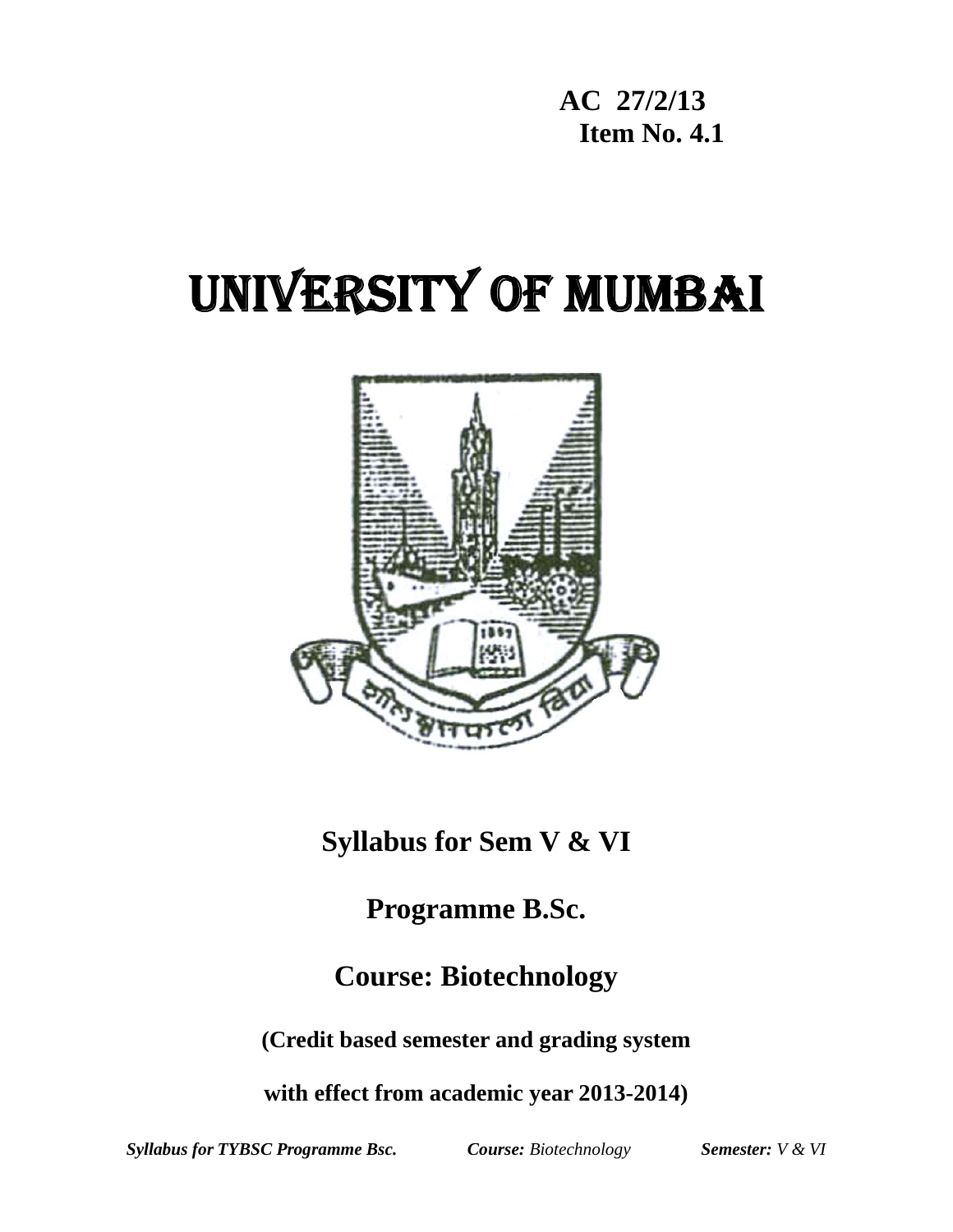#### **T.Y.B.Sc. Biotechnology Syllabus**

### **Credit Based and Grading System**

#### **(To be implemented from the Academic year 2013-2014)**

## **Semester V**

| <b>Course code</b> | <b>UNIT</b>  | <b>Topic</b>                         | <b>Credits</b> | L/week       |
|--------------------|--------------|--------------------------------------|----------------|--------------|
| <b>USBT501</b>     | $\mathbf I$  | Cytoskeleton and signal transduction |                | 1            |
|                    | $\mathbf{I}$ | Cell membrane and apoptosis          |                | 1            |
|                    | III          | <b>ATC</b>                           | 2.5            | 1            |
|                    | IV           | <b>ATC</b>                           |                | $\mathbf{1}$ |
|                    |              |                                      |                |              |
|                    | $\mathbf I$  | Introduction to Immunology           |                | $\mathbf{1}$ |
| <b>USBT502</b>     | $\mathbf{I}$ | Immunotechnology                     |                | 1            |
|                    | III          | Carbohydrate metabolism              | 2.5            | 1            |
|                    | IV           | Lipid metabolism                     |                | 1            |
|                    |              |                                      |                |              |
| <b>USBT503</b>     | $\mathbf I$  | Genetic mapping                      |                | $\mathbf{1}$ |
|                    | $\mathbf{I}$ | <b>Transgenic Plants</b>             |                | 1            |
|                    | III          | Transgenic animals                   | 2.5            | 1            |
|                    | IV           | <b>Operon Concept</b>                |                | 1            |
|                    |              |                                      |                |              |
| <b>USBT504</b>     | $\mathbf I$  | Dairy Microbiology                   |                | $\mathbf{1}$ |
|                    | $\mathbf{I}$ | Fermentations: Beverages             |                | 1            |
|                    | III          | <b>Bioreactors</b>                   | 2.5            | 1            |
|                    | IV           | Down-stream processing               |                | 1            |

| <b>USBTP05</b> | <b>Practicals of Course USBT501 + Course USBT502</b> |  |
|----------------|------------------------------------------------------|--|
| USBTP06        | <b>Practicals of Course USBT503 + Course USBT504</b> |  |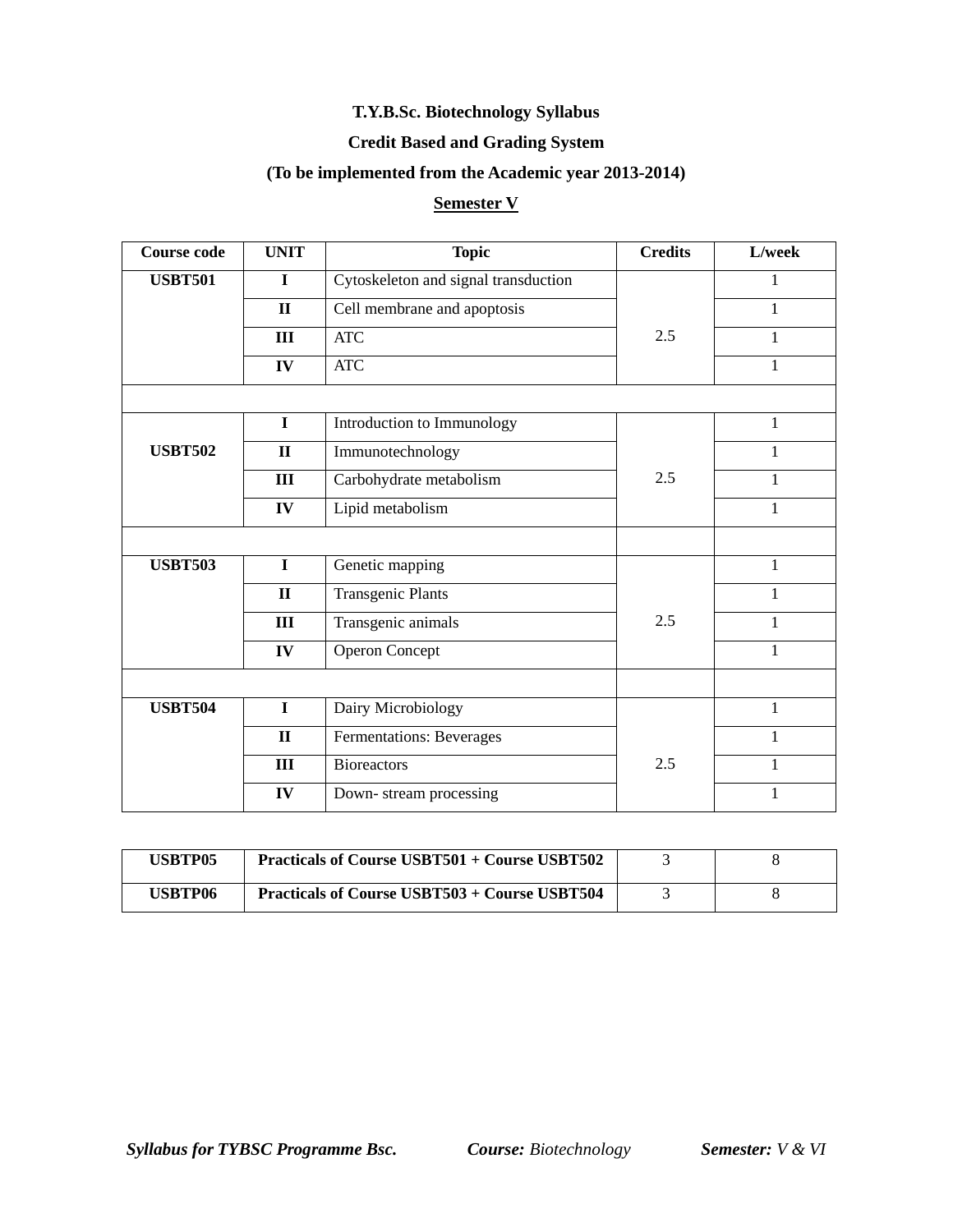| <b>Course code</b> | <b>Title</b>                                                                      | <b>Credits</b> |  |
|--------------------|-----------------------------------------------------------------------------------|----------------|--|
| <b>USBT501</b>     | <b>Cell biology and ATC</b>                                                       | 2.5            |  |
| Unit I             | Cytoskeleton: Microtubules, microfilaments, and intermediate filaments.           |                |  |
|                    | Polymerization dynamics. Role of microtubules in mitosis, cell motility and       |                |  |
|                    | as drug target.                                                                   |                |  |
|                    | Signal transduction: Protein kinase. G protein and secondary messengers           |                |  |
|                    | such as cAMP, calmodulin and Calcium, phosphatidyl inositol                       |                |  |
| Unit II            | Cell membrane: Fluid mosaic model, Cell permeability, Transport                   |                |  |
|                    | mechanism. Differentiation of the cell membrane: microvilli, tight junction,      |                |  |
|                    | desmosomes. Intercellular communications and gap junctions. Cell coat,            |                |  |
|                    | extracellular material, functions of cell coat and cell recognition:              |                |  |
|                    | recognition molecule, cellular interaction and cAMP.                              |                |  |
|                    | Apoptosis: Process, factors which regulate apoptotic death in normal cells.       |                |  |
|                    | Significance                                                                      |                |  |
| Unit III           | Animal tissue culture: Introduction to tissue culture. Advantages and             |                |  |
|                    | limitations. Application of tissue culture                                        |                |  |
|                    | Design and layout: Sterile handling area, incubation, hot room, service           |                |  |
|                    | bench, preparation, storage.                                                      |                |  |
|                    | Equipments, glassware and Sterilization: Bio safety Cabinet,                      |                |  |
|                    | CO <sub>2</sub> incubator, autoclave, hot air oven, etc. Glassware, plastic ware, |                |  |
|                    | pipetting device, tissue culture vessels                                          |                |  |
| <b>Unit IV</b>     | Tissue culture media: Physiochemical properties, Balance Salt Solution,           |                |  |
|                    | complete media, Serum, Serum Free Medium -Advantages and                          |                |  |
|                    | Disadvantages                                                                     |                |  |
|                    | Types of cell culture: Organ culture, primary cultures and cell lines with        |                |  |
|                    | examples, Stem cell cultures - therapeutic cloning, carcinoma stem cells,         |                |  |
|                    | germ cell culture, and uses.                                                      |                |  |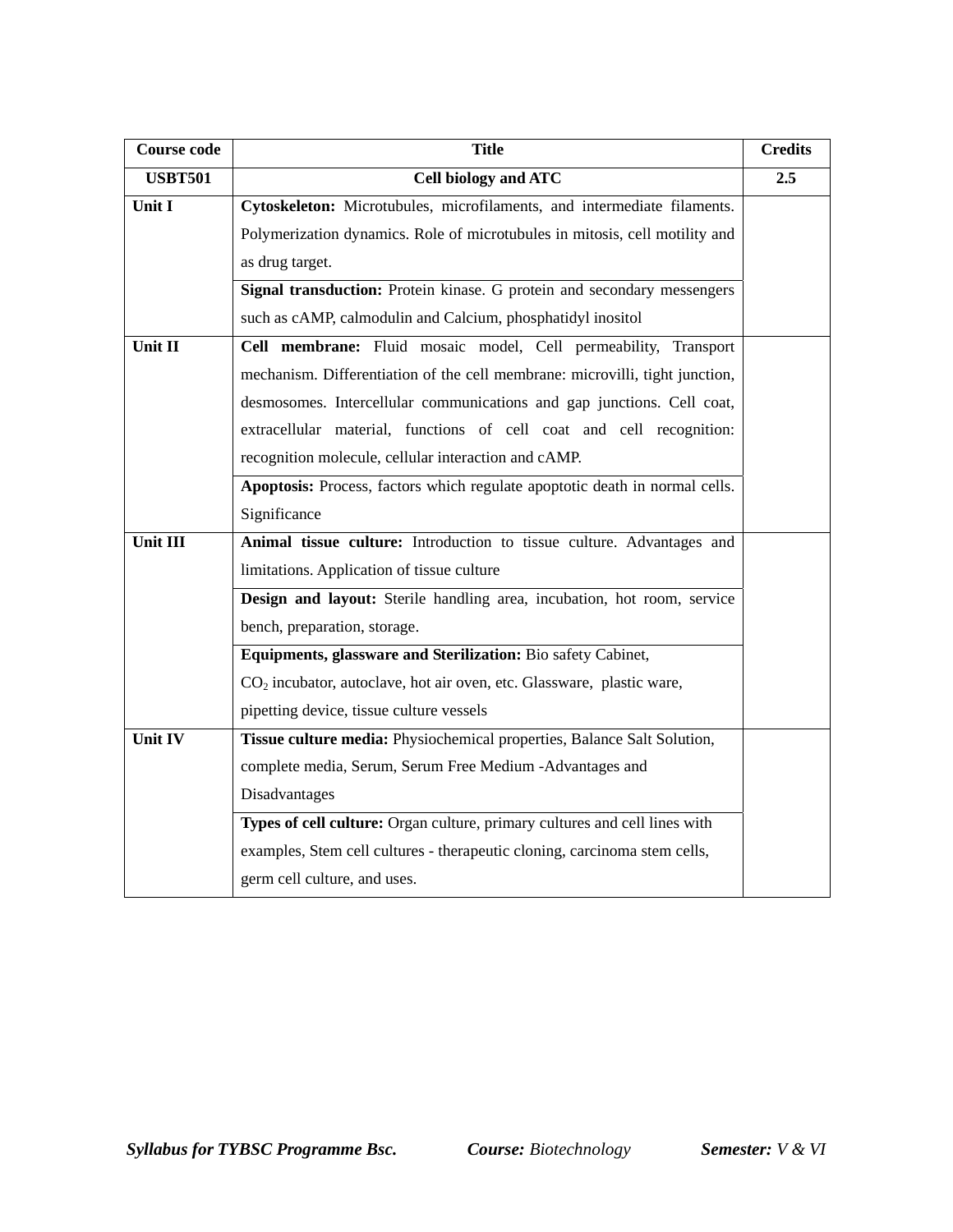| <b>Course code</b> | <b>Title</b>                                                                    |     |  |  |
|--------------------|---------------------------------------------------------------------------------|-----|--|--|
| <b>USBT502</b>     | <b>Immunology and Biochemistry</b>                                              | 2.5 |  |  |
| Unit I             | Innate and acquired immunity: First, second and third line of defence.          |     |  |  |
|                    | Mechanism of innate immune response. Natural - Active and passive               |     |  |  |
|                    | immunity. Artificial immunity - Active and passive immunity.                    |     |  |  |
|                    | Cells and organs of immune system: Cells of immune system - lymphoid            |     |  |  |
|                    | cells, NK cells, mononuclear phagocytes, granulocytic cells                     |     |  |  |
|                    | Organs of immune system - primary lymphoid organs, secondary lymphoid           |     |  |  |
|                    | organs                                                                          |     |  |  |
|                    | Antigens and Antibodies: Properties of antigen, adjuvant, epitopes. Basic       |     |  |  |
|                    | structure classes $\&$ sub-classes of antibodies with their biological activity |     |  |  |
|                    | (tabulated), complement, antigenic determinants on immunoglobulins.             |     |  |  |
| Unit II            | Membrane receptors for antigens: MHC-Class I and class II molecule.             |     |  |  |
|                    | TCR- structure of TCR and its role, TCR accessory membrane molecule-            |     |  |  |
|                    | CD4 and CD8. BCR- structure with the heterodimer, and accessory                 |     |  |  |
|                    | membrane molecule-B7                                                            |     |  |  |
|                    | Immunotechnology: Principles of Antigen-antibody interaction. Types of          |     |  |  |
|                    | reactions - precipitation, agglutination, flocculation reaction. Immunoassay    |     |  |  |
|                    | - RIA with types, ELISA with types and ELISPOT Immunoprecipitation.             |     |  |  |
|                    | Immunoflorescence – direct, indirect, FACS. Immunobloting. Diagnostic           |     |  |  |
|                    | tests – complement fixation test, Coomb's test.                                 |     |  |  |
| Unit III           | Carbohydrate metabolism: Biosynthesis of starch, sucrose, glycogen from         |     |  |  |
|                    | glucose. Gluconeogenesis. Conversion of galactose into glucose,                 |     |  |  |
|                    | galactosemia. Biosynthesis of heteropolysaccharides - peptidoglycan             |     |  |  |
|                    | synthesis                                                                       |     |  |  |
| Unit IV            | Lipid metabolism: Lipogenesis – fatty acyl synthase complex, synthesis of       |     |  |  |
|                    | palmitic acid from acetyl CoA. Synthesis of unsaturated, even, odd fatty        |     |  |  |
|                    | acids. Synthesis of triacylglycerol. Synthesis of membrane phospholipids.       |     |  |  |
|                    | Cholesterol synthesis from acetyl CoA; atherosclerosis                          |     |  |  |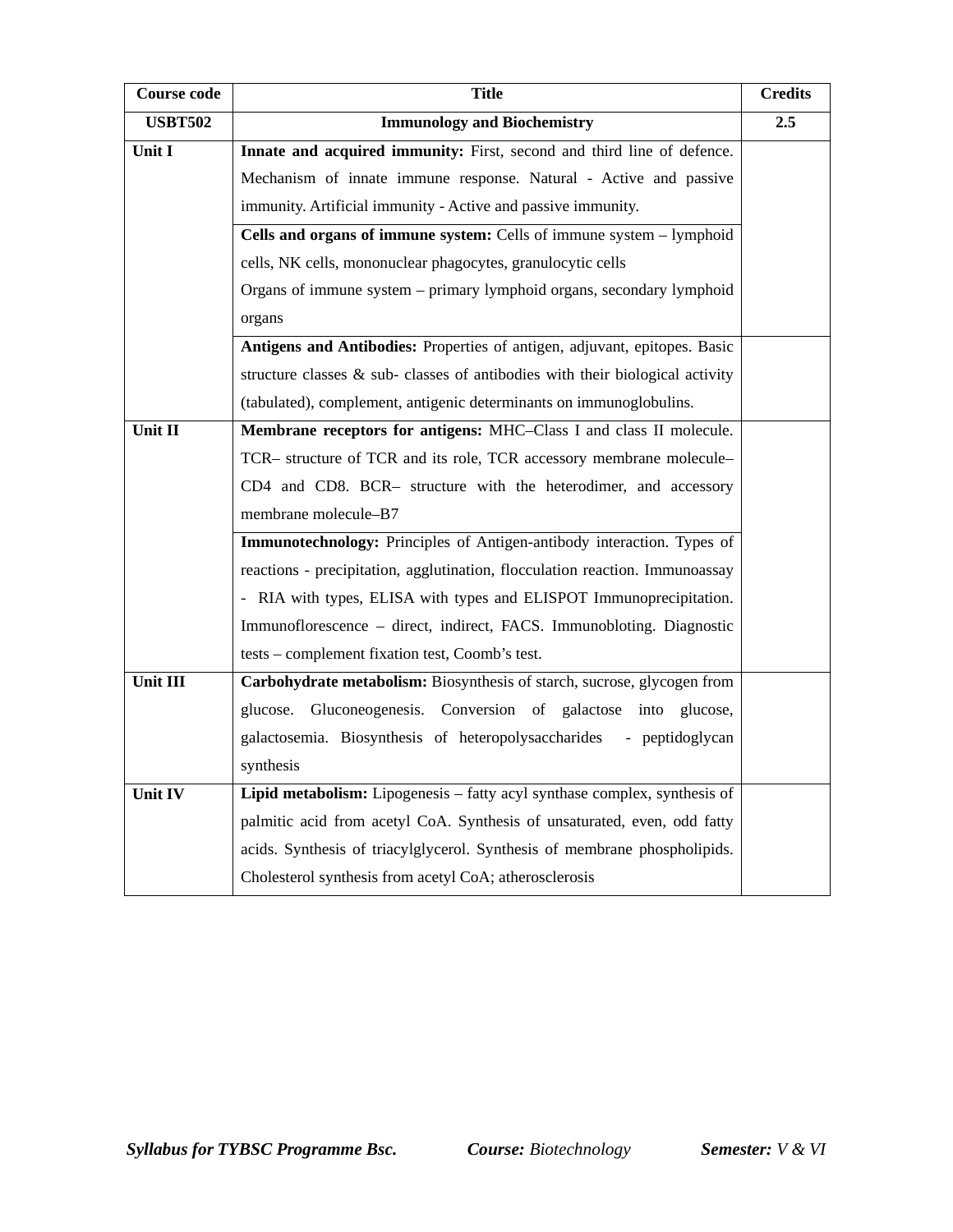| <b>Course code</b> | <b>Title</b>                                                                 | <b>Credits</b> |  |  |
|--------------------|------------------------------------------------------------------------------|----------------|--|--|
| <b>USBT503</b>     | <b>Genetics and Molecular Biology</b>                                        | 2.5            |  |  |
| Unit I             | Genetic mapping in bacteria and bacteriophages: Molecular basis of           |                |  |  |
|                    | transformation, conjugation and transduction. Mapping genes in               |                |  |  |
|                    | bacteriophages, fine structure analysis of r II mutants                      |                |  |  |
| Unit II            | Transgenic plants: Artificial (Direct DNA uptake by protoplast,              |                |  |  |
|                    | electroporation, liposome mediated, and particle gun transformation) and     |                |  |  |
|                    | Natural method of gene transfer (Agrobacterium and virus). Transgenic        |                |  |  |
|                    | plants for improving seed quality protein, insect resistance (Bt genes), and |                |  |  |
|                    | golden rice, Edible vaccines.                                                |                |  |  |
| Unit III           | <b>Transgenic animals:</b> Fish, Mice and<br>Sheep,<br>transgenic<br>mice    |                |  |  |
|                    | methodology, retroviral method, DNA microinjection method, engineered        |                |  |  |
|                    | embryonic stem cell method.                                                  |                |  |  |
| Unit IV            | Operon concept: Regulation of gene expression in bacteria - Lac operon       |                |  |  |
|                    | and trp operon.                                                              |                |  |  |
|                    | Transposable elements in prokaryotes and Eukaryotes: Transposons,            |                |  |  |
|                    | IS elements, Jumping genes in Maize.                                         |                |  |  |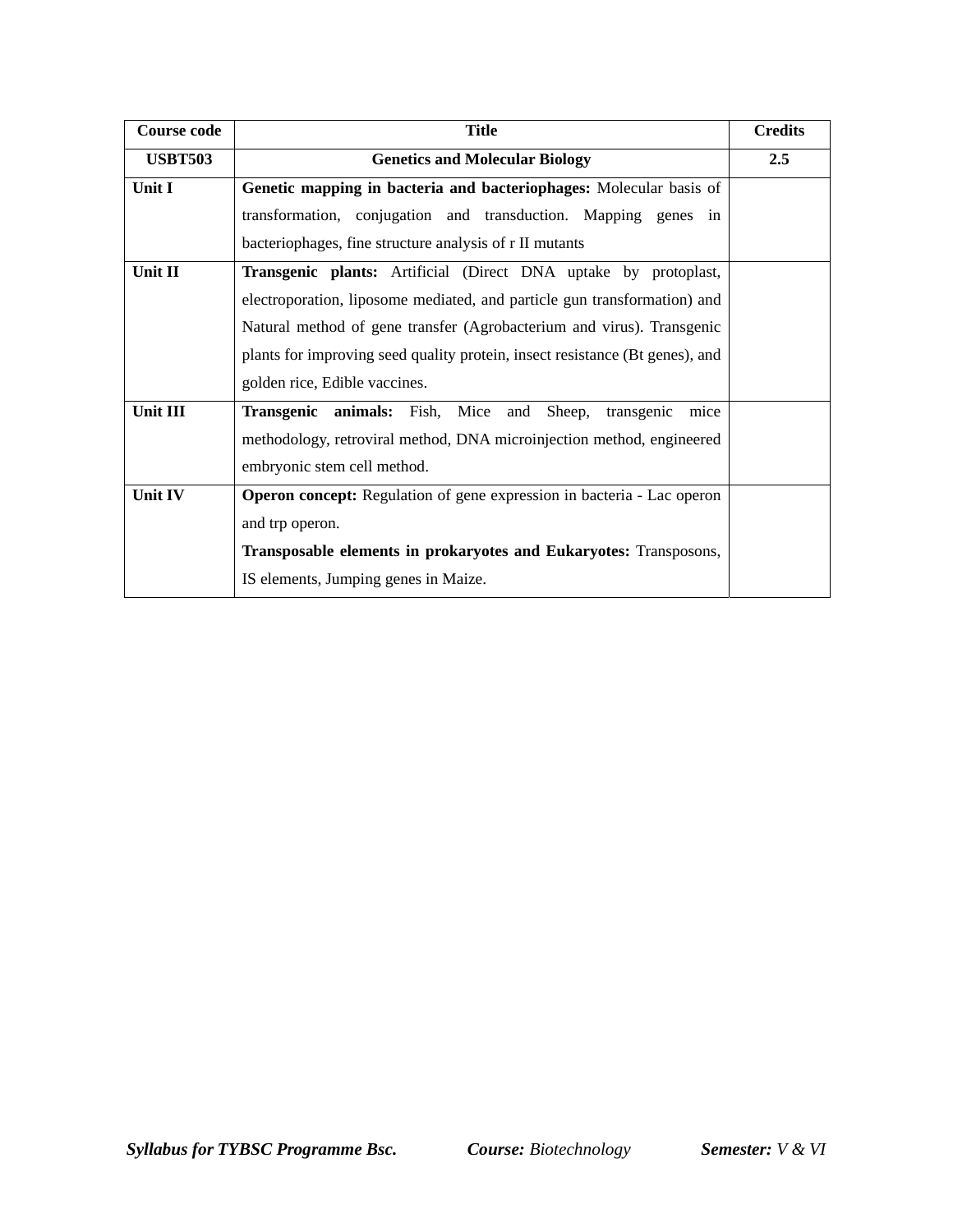| <b>Course code</b> | <b>Title</b>                                                                     | <b>Credits</b> |
|--------------------|----------------------------------------------------------------------------------|----------------|
| <b>USBT504</b>     |                                                                                  | 2.5            |
| Unit I             | Dairy microbiology: Milk - normal flora, changes in the flora,                   |                |
|                    | reduction<br>enumeration,<br>oxidation<br>potential,<br>factors<br>affecting     |                |
|                    | bacteriological quality, pasteurization,                                         |                |
|                    | Fermented milk products- cultured butter milk, yogurt.                           |                |
|                    | Butter-composition, types, manufacture, sweet cream and ripened cream            |                |
|                    | butter, spoilage and defects in butter.                                          |                |
|                    | Cheese- Principle of cheese making, steps of manufacture, types, spoilage        |                |
|                    | and defects.                                                                     |                |
| Unit II            | Beverages: Beer-types, element of the brewing process, fermentation,             |                |
|                    | spoilage.                                                                        |                |
|                    | Wine- introduction, parameters, yeast, bacterial processes during wine           |                |
|                    | making-malolactic fermentation, wine defects.                                    |                |
|                    | Other fermentations: Ethanol, penicillin, semi-synthetic penicillin,             |                |
|                    | streptomycin, vinegar, citric acid,                                              |                |
| Unit III           | Types of Bioreactors and control: Tower fermenter, Air-lift fermenter,           |                |
|                    | deep-jet fermenter, bubble column fermenter, Membrane bioreactor,                |                |
|                    | packed column fermenter. Sensor probes, foam control.                            |                |
| Unit IV            | Process development and Down stream processing: Scale up and scale               |                |
|                    | down- Scale up of aeration/agitation regimes in stirred tank reactors, the       |                |
|                    | scale-up of air-lift reactors, scale down method.                                |                |
|                    | Recovery and purification, strategies, separation of insoluble products          |                |
|                    | cell<br>soluble<br>(filteration),<br>disruption,<br>separation<br>of<br>products |                |
|                    | (centrifugation, chromatography, solvent extraction), finishing steps for        |                |
|                    | purification(drying, crystallization)                                            |                |
|                    | Whole broth processing.                                                          |                |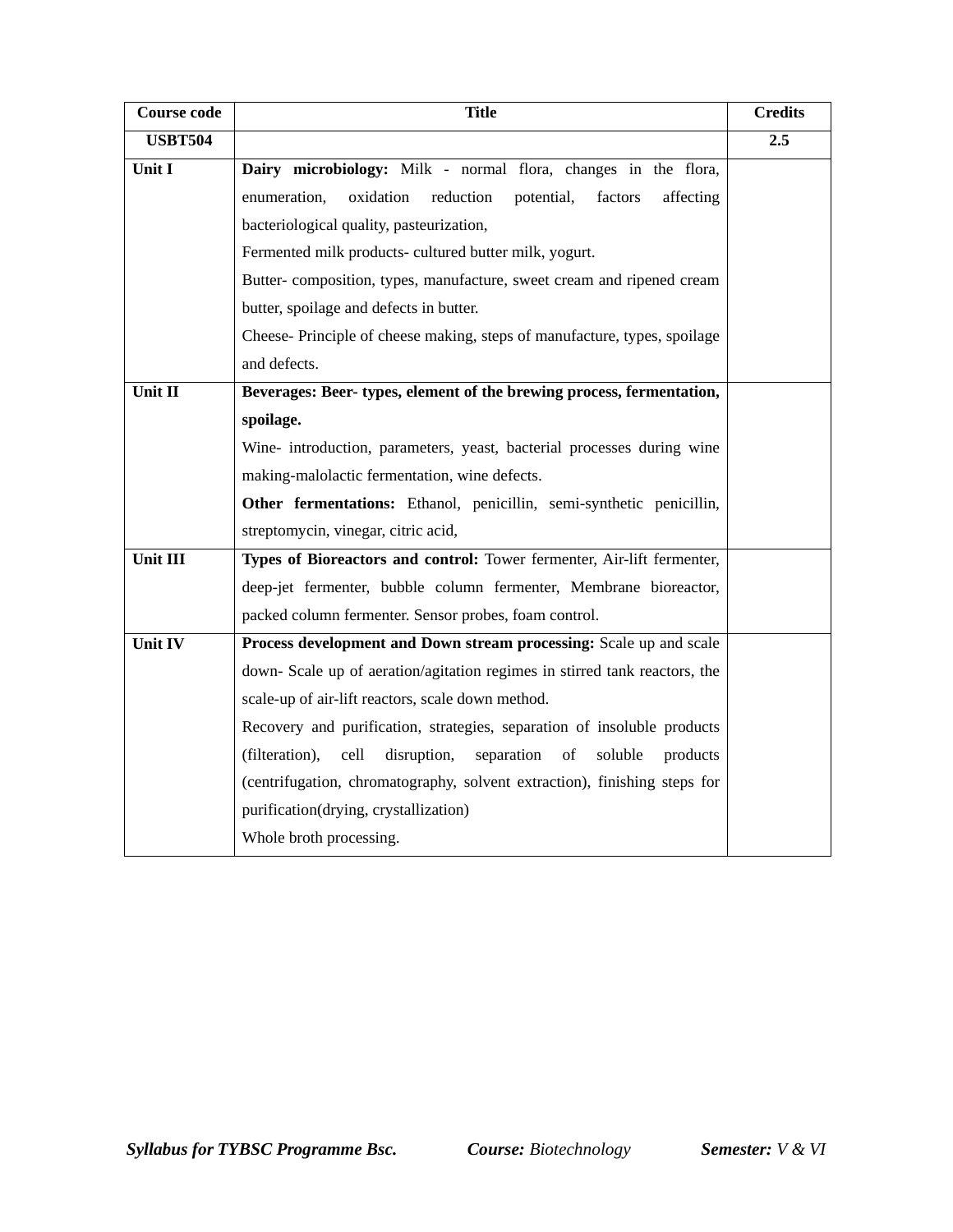# **Practicals Semester V**

| <b>USBTP05</b>               | Practical's of Course USBT501 + Course USBT502                                                                                                                                                                                                                                                                                                                                                                                           | 3 Credit  |  |
|------------------------------|------------------------------------------------------------------------------------------------------------------------------------------------------------------------------------------------------------------------------------------------------------------------------------------------------------------------------------------------------------------------------------------------------------------------------------------|-----------|--|
| <b>Practicals of USBT501</b> | To determine the total count of RBC and WBC<br>1.<br>Determination of Differential count of WBCs<br>2.<br>To determine percentage viability of cells.<br>3.<br>Osmotic fragility of RBC<br>4.<br>Study of instruments and equipment used in animal cell<br>5.<br>culture (Inverted microscope, CO <sub>2</sub> incubator, Laminar air<br>flow, bacteria proof filter, T flask)<br>Trypsinization of tissues and viability testing.<br>6. |           |  |
| <b>Practicals of USBT502</b> | 1. Determination of antigen identity by Ouchterlony's<br>method.<br>2. Qualitative and Quantitative determination of Typhoid<br>using Widal test.<br>3. Determination of human blood group by ABO and Rh<br>antigen.<br>4. Estimation of sugar by GOD-POD<br>5. Estimation of serum cholesterol.                                                                                                                                         |           |  |
| <b>USBTP06</b>               | Practical's of Course USBT503 + Course USBT504                                                                                                                                                                                                                                                                                                                                                                                           | 3 Credits |  |
| <b>Practicals of USBT503</b> | To construct restriction map from the provided data.<br>1.<br>Explain genetic phenomenon<br>2.<br>To isolate gDNA from plant source.<br>3.                                                                                                                                                                                                                                                                                               |           |  |
| <b>Practicals of USBT503</b> | 1. Sterilization<br>chemical<br>techniques<br>$\langle$ dry,<br>wet,<br>and<br>membrane)<br>2. Microbiological analysis of milk by MBRT and RRT<br>3. Phosphatase test for milk<br>4. Isolation of<br>antibiotic producing organism-(Wilkins<br>overlay)<br>5. Bioassay of Penicillin.<br>Encapsulation of Yeast and estimation of invertase<br>6.                                                                                       |           |  |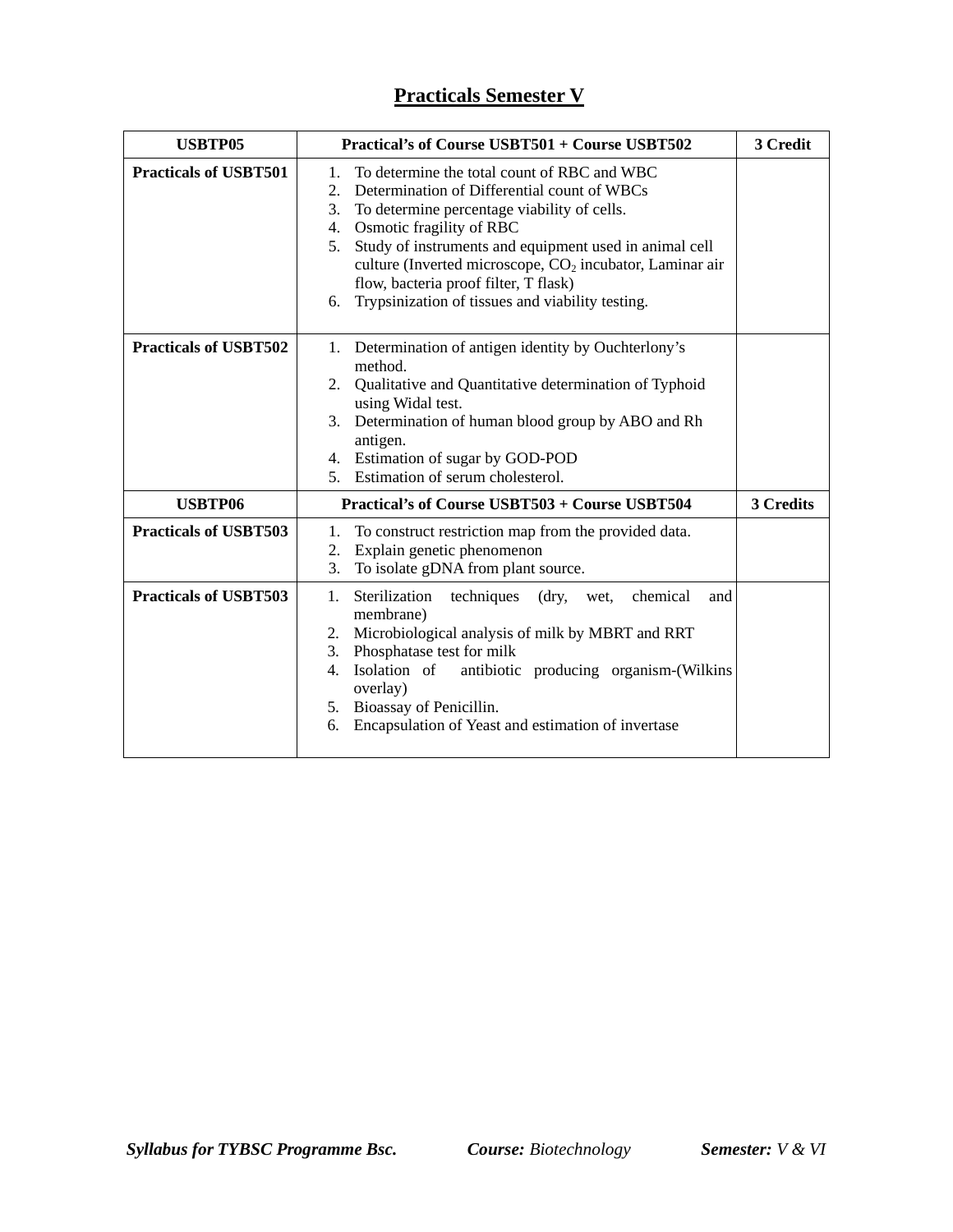#### **T.Y.B.Sc. Biotechnology Syllabus**

# **Credit Based and Grading System**

#### **(To be implemented from the Academic year 2013-2014)**

## **Semester VI**

| <b>Course code</b> | <b>UNIT</b>        | <b>Topic</b>                            | <b>Credits</b> | L/week       |
|--------------------|--------------------|-----------------------------------------|----------------|--------------|
| <b>USBT601</b>     | I                  | Medical microbiology                    |                | 1            |
|                    | $\mathbf{I}$       | <b>Antimicrobial Drugs</b>              |                | 1            |
|                    | III                | <b>Biostatistics</b>                    | 2.5            | 1            |
|                    | IV                 | <b>Bioinformatics</b>                   |                | 1            |
|                    |                    |                                         |                |              |
|                    | I                  | Amino acid derived hormones             |                | 1            |
| <b>USBT602</b>     | $\mathbf{I}$       | Steroid hormones                        |                | 1            |
|                    | $\rm III$          | Centrifugation and chromatography       | 2.5            | 1            |
|                    | IV                 | Spectrophotometer and Tracer techniques |                | 1            |
|                    |                    |                                         |                |              |
| <b>USBT603</b>     | $\mathbf I$        | Enzymes in gene cloning                 |                | $\mathbf{1}$ |
|                    | $\mathbf{I}$       | Cloning vectors                         |                | 1            |
|                    | $\mathop{\rm III}$ | cDNA and genomic DNA cloning            | 2.5            | 1            |
|                    | IV                 | Applications of r DNA technique         |                | 1            |
|                    |                    |                                         |                |              |
| <b>USBT604</b>     | $\mathbf I$        | <b>PTC</b>                              |                | $\mathbf{1}$ |
|                    | $\rm II$           | Biofertilizer and biopesticide          |                | 1            |
|                    | $\rm III$          | Renewable energy sources and industrial | 2.5            | 1            |
|                    |                    | waste management                        |                |              |
|                    | IV                 | Ethical and regulatory issues           |                | 1            |

| USBTP07 | <b>Practicals of Course USBT601 + Course USBT602</b> |  |
|---------|------------------------------------------------------|--|
| USBTP08 | <b>Practicals of Course USBT603 + Course USBT604</b> |  |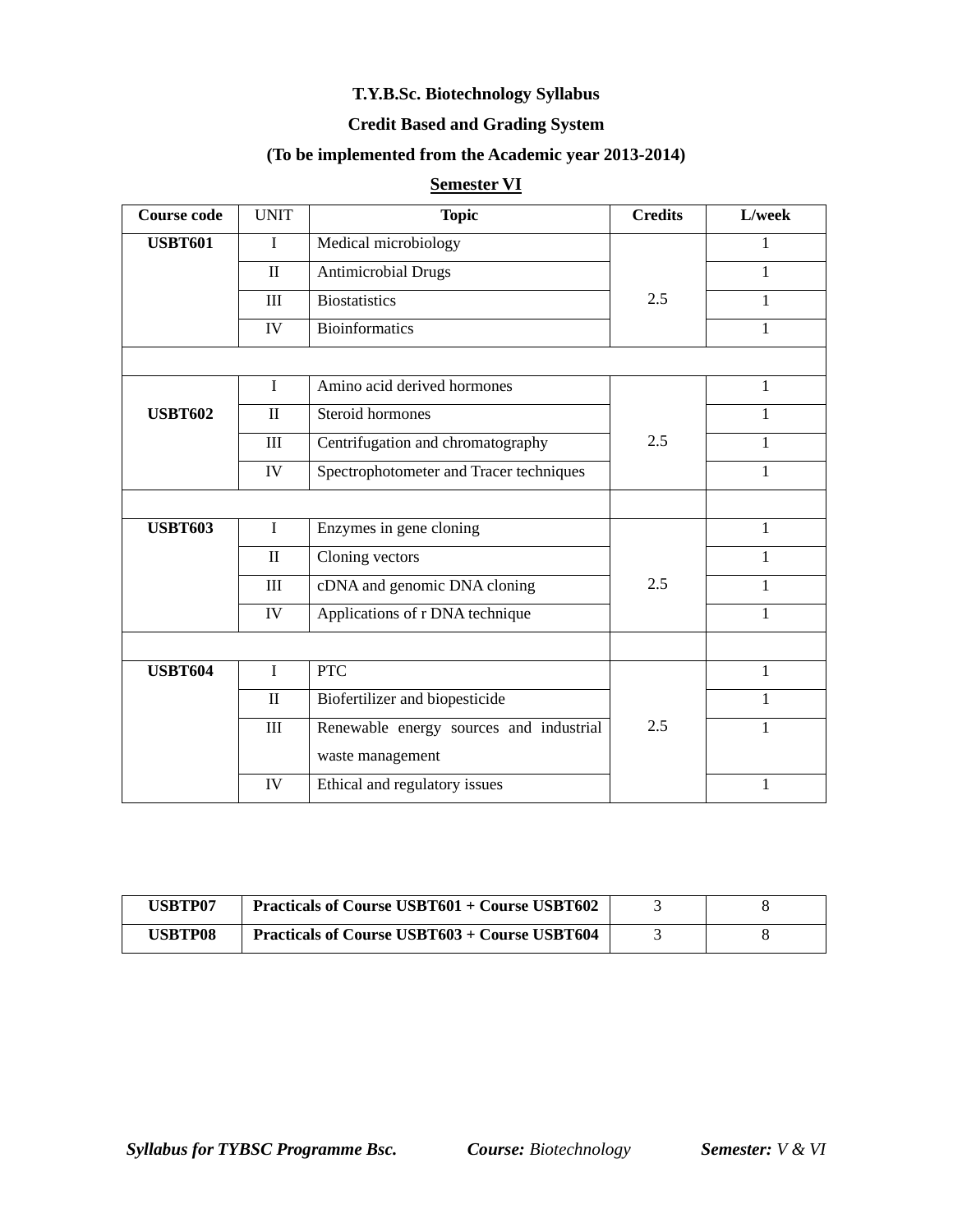| <b>Course code</b> | <b>Title</b>                                                                   | <b>Credits</b> |
|--------------------|--------------------------------------------------------------------------------|----------------|
| <b>USBT601</b>     |                                                                                | 2.5            |
| Unit I             | Medical microbiology: Origin of normal flora, normal flora and human           |                |
|                    | host, Gnotobiotic life, distribution and occurrence of the normal flora,       |                |
|                    | skin, eye, respiratory tract, mouth, intestinal tract, GI tract.               |                |
|                    | Bacterial infections-Typhoid (Sal. typhi, S. para A and S.paraB) and           |                |
|                    | Tuberculosis. Fungal infection- Candidiasis (oral and vaginal) and             |                |
|                    | Tinea infection (Tinea pedis, Onychomycosis, Tinea corporis, Tinea             |                |
|                    | capitis)                                                                       |                |
|                    | Life cycle of Protozoans- Amoebiasis and Malaria                               |                |
| Unit II            | Antimicrobial Drugs: Spectrum of Antimicrobial activity, Mode of               |                |
|                    | action of Antimicrobial drugs - Inhibition of Cell wall Synthesis              |                |
|                    | (Penicillin, Ethambutal)                                                       |                |
|                    | - Inhibitors of Protein Synthesis(Aminoglycosides, Tetracyclines,              |                |
|                    | Chloramphenicol,)                                                              |                |
|                    | - Injury to Plasma membrane (Polymyxin B)                                      |                |
|                    | - Inhibitors of Nucleic Acid Synthesis                                         |                |
|                    | (Nalidixic Acid, Norfloxacin, Ciprofloxacin)                                   |                |
|                    | - Competitive Inhibitors (Sulfonamides)                                        |                |
|                    | Concept of drug resistance                                                     |                |
| Unit III           | Biostatistics: Central tendency, standard deviation, coefficient of            |                |
|                    | correlation, regression analysis, chi square, hypothesis testing, Z-test, t-   |                |
|                    | test.                                                                          |                |
| Unit IV            | <b>Bioinformatics:</b><br>Introduction<br>Bioinformatics,<br>of<br>to<br>Scope |                |
|                    | bioinformatics, bioinformatics and the internet, useful bioinformatics         |                |
|                    | and sites on the www, data explosion, sequencing DNA,RNA and                   |                |
|                    | proteins,                                                                      |                |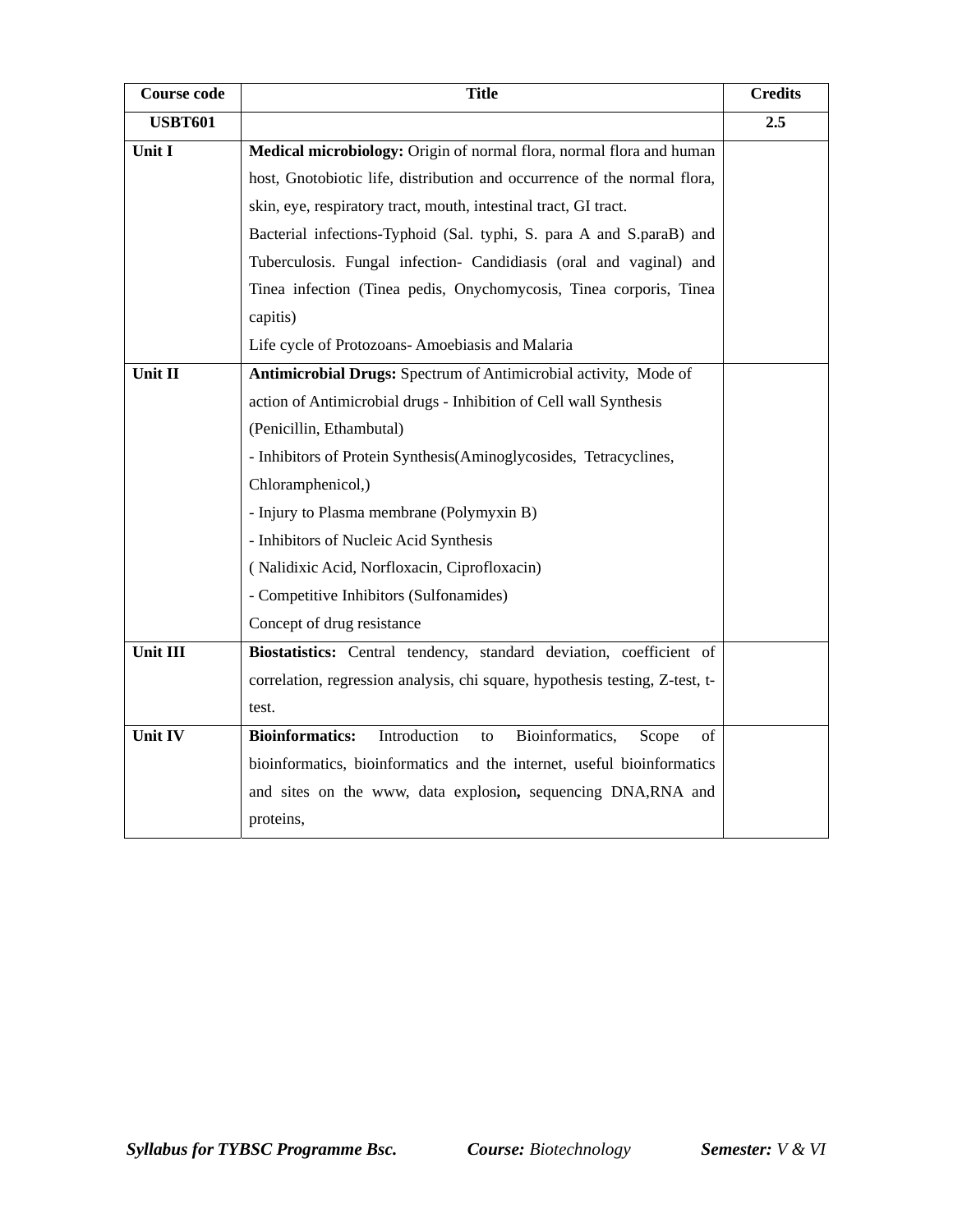| <b>Course code</b> | <b>Title</b>                                                                         | <b>Credits</b> |
|--------------------|--------------------------------------------------------------------------------------|----------------|
| <b>USBT602</b>     |                                                                                      | 2.5            |
| Unit I             | Amino acid derived hormones, peptide, protein hormones:                              |                |
|                    | Introduction, classification-based on structure, mode of action. Active              |                |
|                    | form, storage, release, transport, physiological action and disorder of              |                |
|                    | thyroxine, oxytocin, vasopressin, insulin, glucagon, adrenalin and nor-              |                |
|                    | adrenalin.                                                                           |                |
| Unit II            | <b>Steroid</b><br>Active<br>form,<br>storage,<br>hormones:<br>release,<br>transport, |                |
|                    | physiological action and disorder of steroid hormones - Sex hormones,                |                |
|                    | Menstrual cycle, adrenal cortex hormones.                                            |                |
| Unit III           | <b>Centrifugation:</b> Principle of centrifugation. Rotor design and selection.      |                |
|                    | Preparative centrifugation - differential, rate-zonal, isopycnic,                    |                |
|                    | equilibrium isodensity centrifugation with applications. Density                     |                |
|                    | gradient centrifugation - nature of gradient, formation, sample                      |                |
|                    | application and collection.                                                          |                |
|                    | Column Chromatography: Principle, working and applications of                        |                |
|                    | GC, affinity, ion exchange, gel permeation, HPLC                                     |                |
| Unit IV            | Spectroscopy and Tracer technique: Principle of Beer and Lambert's                   |                |
|                    | Visible and ultraviolet spectroscopy – instrumentation,<br>law.                      |                |
|                    | applications. Double beam spectroscope                                               |                |
|                    | Detection techniques – GM counter,<br>scintillation<br>counter.                      |                |
|                    | autoradiography.                                                                     |                |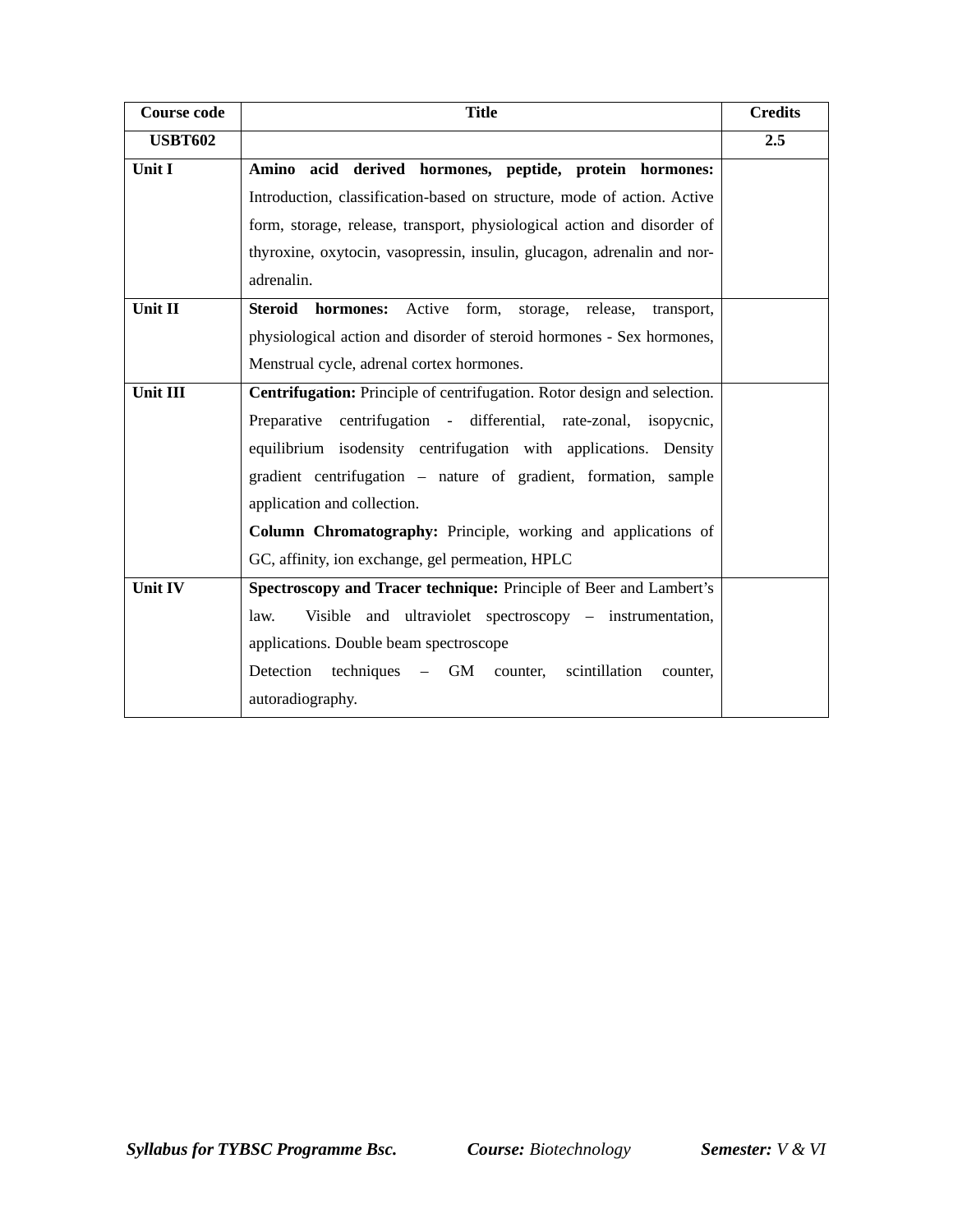| <b>Course code</b> | <b>Title</b>                                                           | <b>Credits</b> |
|--------------------|------------------------------------------------------------------------|----------------|
| <b>USBT603</b>     |                                                                        | 2.5            |
| Unit I             | Details of enzymes involved in gene cloning and their mode of          |                |
|                    | action: Restriction endonucleases - types, nomenclature, target sites, |                |
|                    | nature of cut ends, host control restriction and modification, star    |                |
|                    | activity, isoschizomers, application of RE                             |                |
|                    | Ligases - activity, blunt and sticky end ligation, source and          |                |
|                    | applications.                                                          |                |
|                    | Alkaline phosphatases, polynucleotide kinase, Terminal transferase,    |                |
|                    | Reverse transcriptase – source, Mode of action and applications.       |                |
|                    | DNA Polymerase with applications – Klenow fragment (synthesis of       |                |
|                    | probe using random priming and nick translation), T4 DNA               |                |
|                    | polymerase, Taq polymerase.                                            |                |
|                    | Nuclease -DNAse I, SI nuclease, Mung bean nuclease, RNAse H            |                |
| Unit II            | Cloning vectors: High & Low copy number plasmids (regulating           |                |
|                    | factor). Plasmid cloning vectors - pUC 19 and pBR322, Lambda           |                |
|                    | phage, M13 bacteriophage vector, Cosmid vector, Shuttle vector, Ti     |                |
|                    | plasmid.                                                               |                |
| Unit III           | cDNA and genomic DNA cloning: Cloning of cDNA, construction of         |                |
|                    | cDNA and genomic libraries. Analysis of gene and transcripts-          |                |
|                    | Southern hybridization, DNA sequencing (Sanger's and Maxam Gilbert     |                |
|                    | method), Polymerase chain reaction, DNA fingerprinting                 |                |
| Unit IV            | Application of recombinant DNA technology: Diagnosis of genetic        |                |
|                    | diseases - Sickle cell anaemia                                         |                |
|                    | Gene therapy – somatic and germ line gene therapy, Commercial          |                |
|                    | products - insulin                                                     |                |
|                    | Vaccines: Subunit Vaccines -HSV, Peptide Vaccines, Attenuated          |                |
|                    | Vaccines-Cholera,<br>Vector<br>Vaccines-Vaccinia<br>Genetic<br>virus,  |                |
|                    | Immunization.                                                          |                |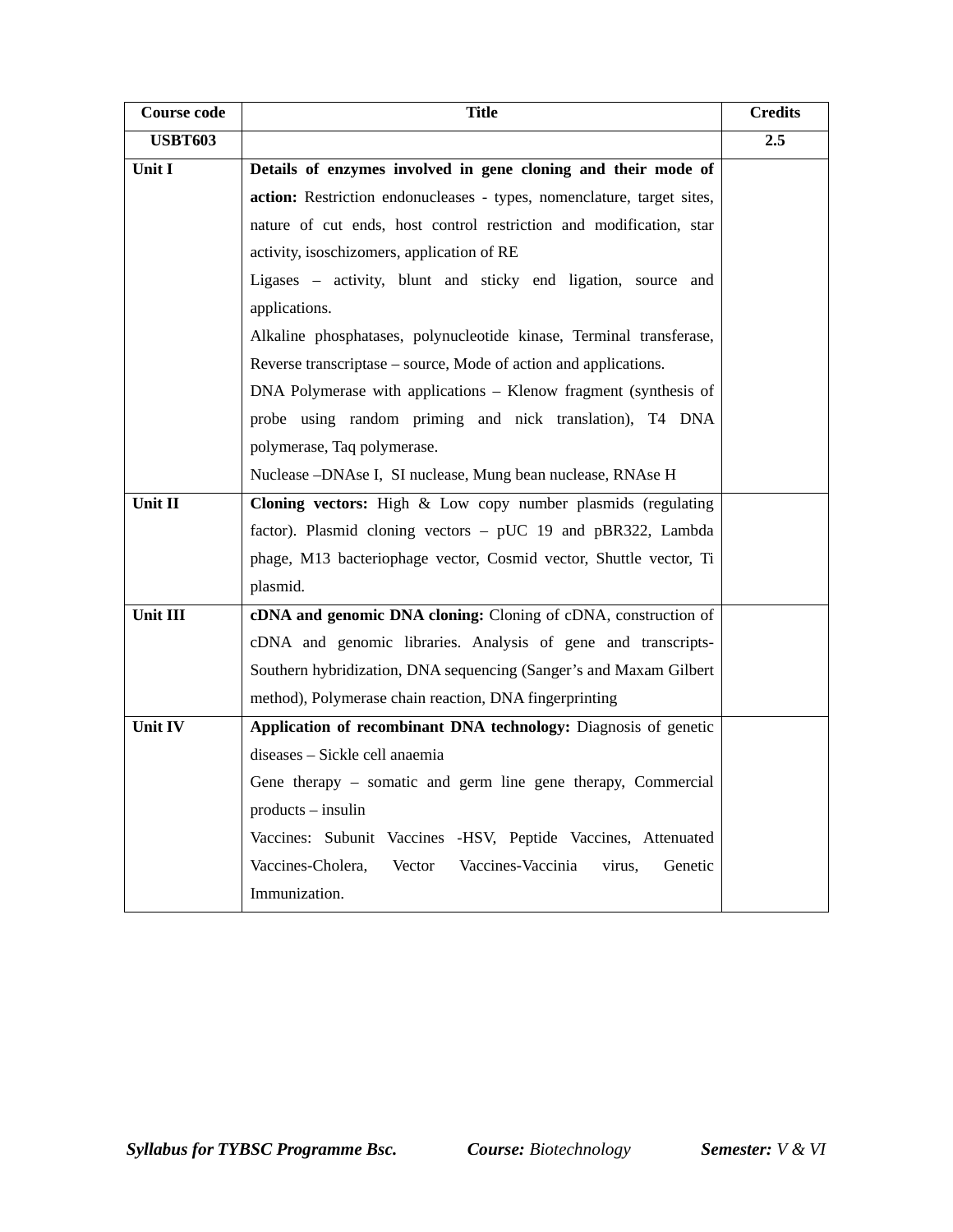| <b>Course code</b> | <b>Title</b><br><b>Credits</b>                                                   |     |  |
|--------------------|----------------------------------------------------------------------------------|-----|--|
| <b>USBT604</b>     |                                                                                  | 2.5 |  |
| Unit I             | Introduction to PTC: Historical aspect of plant cell, tissue and organ           |     |  |
|                    | culture. PTC lab, aseptic techniques, nutritional components of tissue           |     |  |
|                    | culture medium.                                                                  |     |  |
|                    | Initiation and maintenance of callus, organogenesis, virus elimination.          |     |  |
|                    | Plant cell culture as a system for production of fine chemicals, why             |     |  |
|                    | plant cells, plant<br>suspension<br>cultures,<br>culture<br>elicitation,         |     |  |
|                    | permeabilisation of plant cell for product release, biotransformation and        |     |  |
|                    | hairy root cultures.                                                             |     |  |
|                    | Micropropagation, somatic embryogenesis, synthetic seed.                         |     |  |
| Unit II            | <b>Biofertilizer</b><br>biopesticide: Introduction,<br>and<br>advantages<br>over |     |  |
|                    | chemical, enlist and production of Rhizobium and Bacillus                        |     |  |
|                    | thuringenesis                                                                    |     |  |
| Unit III           | Renewable energy sources: Hydrogen gas production, biogas                        |     |  |
|                    | production, Biofuel                                                              |     |  |
|                    | Industrial waste and their management: Nature of industrial waste,               |     |  |
|                    | industrial waste treatment of dairy, distillery (brewery), antibiotic            |     |  |
|                    | industry. Monitoring methods and criteria used for measure success of            |     |  |
|                    | waste treatment, COD, BOD, Total solid, pH, temp, TDS, heavy metals.             |     |  |
|                    | Phytoremediation and microbial remediation.                                      |     |  |
| <b>Unit IV</b>     | Ethical and regulatory issues: Intellectual<br>property rights-                  |     |  |
|                    | introduction, trade secret, patents, copyright, plant variety protection,        |     |  |
|                    | patenting genes and DNA sequences, gene patents and genetic                      |     |  |
|                    | resources, patenting related to<br>genetically modified organisms,               |     |  |
|                    | management of IPR.                                                               |     |  |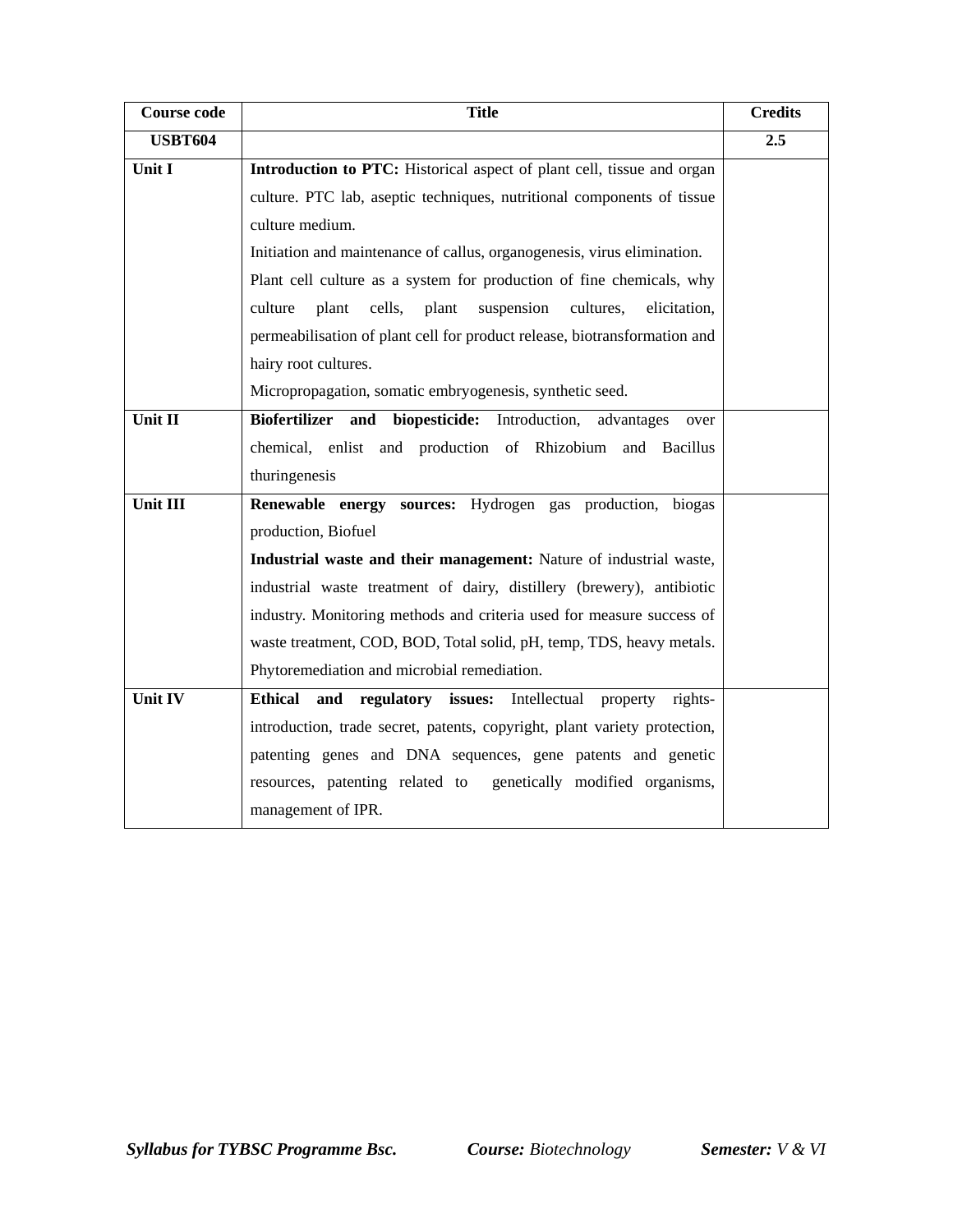# **PRACTICALS SEMESTER VI**

| <b>USBTP07</b>                         | <b>Practicals of Course USBT601 + Course USBT602</b>                                                                                                                                                                                                                                                                                                                                                                                                                                                                         | 3 Credits |
|----------------------------------------|------------------------------------------------------------------------------------------------------------------------------------------------------------------------------------------------------------------------------------------------------------------------------------------------------------------------------------------------------------------------------------------------------------------------------------------------------------------------------------------------------------------------------|-----------|
| <b>Practicals of</b><br><b>USBT601</b> | 1. Antibiotic sensitivity test using agar cup method,<br>2. Antibiotic sensitivity test using paper disc method<br>Antibiotic sensitivity test using ditch method.<br>3.<br>4. To determine synergistic action of two drugs.<br>5. Central tendency: mean, median and mode<br>6. Data representation, frequency polygon, histogram, pie<br>diagrams<br>7. Regression analysis<br>8. Normal deviate test (z-test)<br>9. Test of significance of means paired and unpaired t test<br>10. Internet usage, search of data bases. |           |
| <b>Practicals of</b><br><b>USBT602</b> | 1. Preparation of molar and normal solutions.<br>2. Density gradient centrifugation for separation of blood<br>cells.<br>3. Estimation of proteins by Lowry's method.<br>To quantify plasmid DNA by UV spectrophotometry.<br>4.<br>5. Estimation of SGOT and SGPT                                                                                                                                                                                                                                                            |           |
| <b>USBTP08</b>                         | <b>Practicals of Course USBT603 + Course USBT604</b>                                                                                                                                                                                                                                                                                                                                                                                                                                                                         | 3 Credits |
| <b>Practicals of</b><br><b>USBT603</b> | 1. To isolate plasmid DNA from bacteria.<br>To sequence DNA by Sanger's method from the given<br>2.<br>autoradiogram.<br>3. To transfer DNA by Southern blotting (demonstration)<br>4. Demonstration of PCR<br>To isolate antibiotic resistant mutants by Replica Plate<br>5.<br>technique<br>6. DNA estimation by DPA method<br>Sterility testing of vaccines.<br>7.                                                                                                                                                        |           |
| <b>Practicals of</b><br><b>USBT604</b> | To prepare medium for Plant tissue culture.<br>1.<br>Sterilization of seeds and aseptic germination of seeds<br>2.<br>Callus induction and Organogenesis.<br>3.<br>4. Determination of BOD in the given water sample.<br>5. Determination of COD in the given water sample<br>6. Extraction of biopolymer.<br>Production of biofertilizers.<br>7.                                                                                                                                                                            |           |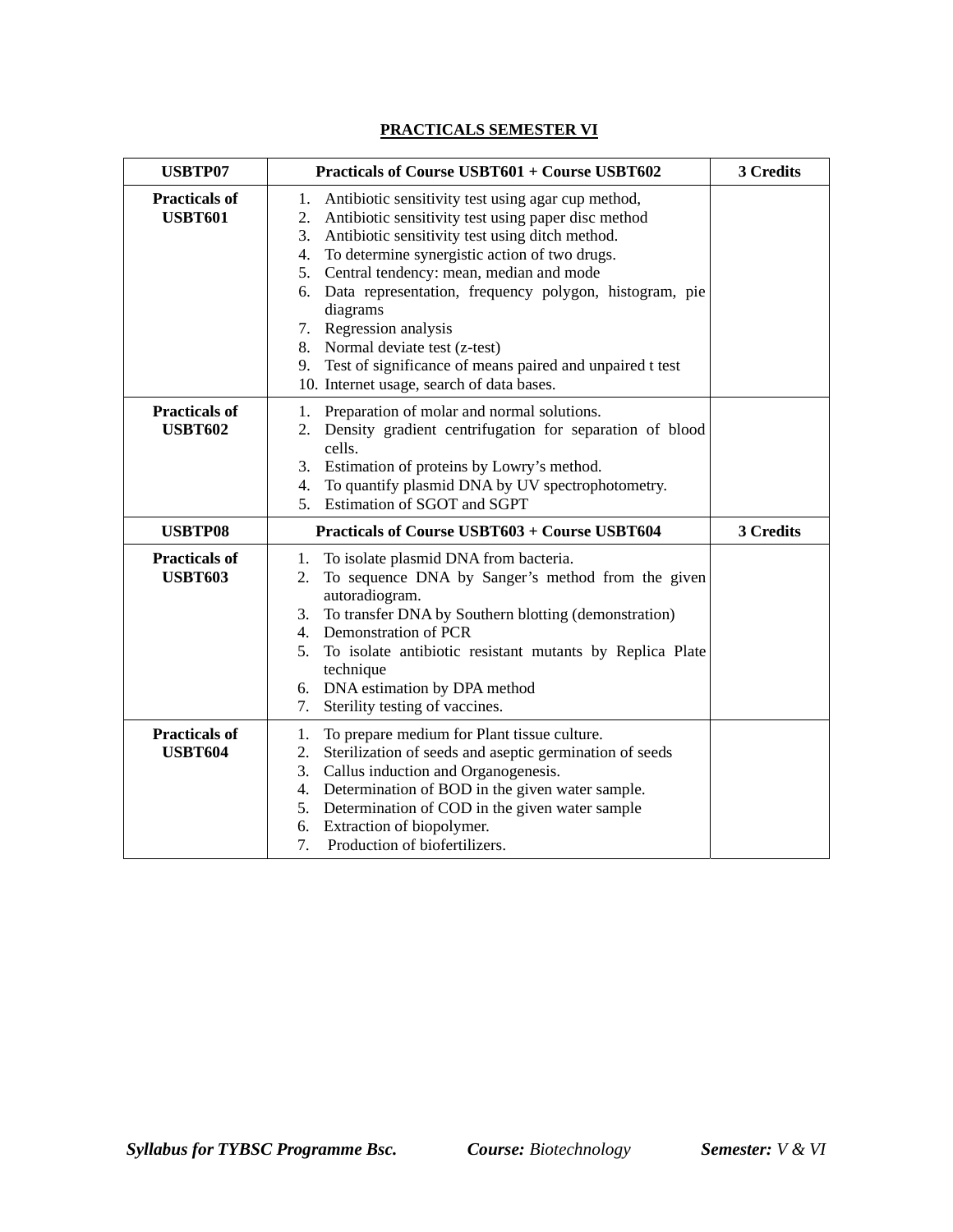#### **REFERENCE:**

| Sr. No         | <b>Name of the Books</b>                                                                             | <b>Author</b>                                                                            | <b>Publishers</b>                         |
|----------------|------------------------------------------------------------------------------------------------------|------------------------------------------------------------------------------------------|-------------------------------------------|
| 1              | Cell And Molecular Biology                                                                           | De Robertis                                                                              | Lippincott Williams &<br>Wilkins          |
| $\overline{2}$ | Cell And Molecular Biology: Concepts<br>and Experiments<br>5 <sup>th</sup> Edition                   | Gerald Karp                                                                              | Wiley International<br>Student version    |
| $\overline{3}$ | Lehninger Principles Of Biochemistry<br>5 <sup>th</sup> Edition                                      | Michael M. Cox, David L<br>Nelson                                                        | W H Freeman and<br>Company                |
| $\overline{4}$ | Molecular Biology Of The Cell<br>$3^{rd}$ Edition                                                    | Bruce Alberts, Dennis Bray,<br>Julian Lewis, Martin Raff,<br>Keith Roberts, James Watson | Garland Publishing,<br>Inc                |
| 5              | Principles and Practice of Animal Tissue<br>Culture                                                  | Sudha Gangal                                                                             | <b>Universities Press</b>                 |
| 6              | <b>Culture Of Animal Cells</b><br>4 <sup>th</sup> Edition                                            | Ian Freshney                                                                             | A John Wiley & Sons,<br>Inc., Publication |
| $\tau$         | <b>Basic Cell Culture</b><br>$2^{nd}$ Edition                                                        | J M Davis                                                                                | <b>Oxford University</b><br>Press         |
| 8              | Alcamo's Fundamentals Of Microbiology<br>5 <sup>th</sup> Edition                                     | Jeffrey C Pommerville                                                                    | Jones and Bartlett<br>Publishers          |
| 9              | Microbiology<br>6 <sup>th</sup> Edition                                                              | Prescott, Harley, Klein                                                                  | McGraw-Hill Higher<br>Education           |
| 10             | Foundations In Microbiology<br>$2^{nd}$ Edition                                                      | K. Talaro and A. Talaro                                                                  | Wm. C. Brown<br>Publishers                |
| 11             | Microbial Life                                                                                       | Jerome Perry, James<br>Staley, Stephen Lory                                              | Sinauer Associates,<br>Publishers         |
| 12             | Microbiology<br>4 <sup>th</sup> Edition                                                              | Michael Pelczar,<br>Roger Reid<br>E Chan                                                 | <b>TATA McGRAW Hill</b><br>Publishings    |
| 13             | An introduction to Biostatistics<br>$2^{nd}$ Revised Edition                                         | N. Gurumani                                                                              | <b>MJP</b> Publishers                     |
| 14             | Basic Biostatistics: Statistics for Public<br><b>Health Practice</b>                                 | <b>B.</b> Burt Gerstman                                                                  | <b>Jones and Bartlett</b><br>Publishers   |
| 15             | Methods in Biostatistics                                                                             | <b>B</b> K Mahajan                                                                       | Jaypee Brothers                           |
| 16             | <b>Biostatistics: A Foundation for Analysis</b><br>in the Health Sciences<br>7 <sup>th</sup> Edition | Wayne W Daniel                                                                           | John Wiley & Sons,<br>Inc., Publication   |
| 17             | <b>Biostatistics:</b> The Bare essentials<br>$2^{nd}$ Edition                                        | Geoffrey Norman, David<br>Streiner                                                       | <b>BC</b> Decker Inc                      |
| 18             | <b>Bioinformatics</b><br>$2^{nd}$ Edition                                                            | A. Baxevanis and Ouellette                                                               | John Wiley & Sons,<br>Inc., Publication   |
| 19             | <b>Bioinformatics And Molecular Evolution</b>                                                        | Paul Higgs and Teresa<br>Attwood                                                         | <b>Blackwell Publishing</b>               |
| 20             | <b>Introduction to Bioinformatics</b>                                                                | T K Atwood and D J Parry-<br>Smith                                                       | Pearson Education Ltd                     |
| 21             | <b>Bioinformatics Instant Notes</b>                                                                  | D RnWesthead, J H Parish<br>and R M Twyman                                               | Viva Books Private ltd                    |
| 22             | Bioinformatics: Sequence, Structure and<br>databanks Indian Edition                                  | Des Higgins and Willie<br>Taylor                                                         | <b>Oxford University</b><br>Press         |
| 23             | Microbiology: An Introduction                                                                        | G. Tortora, B. Funke, C.                                                                 | Benjamin-Cummings                         |

*Syllabus for TYBSC Programme Bsc. Course: Biotechnology Semester: V & VI*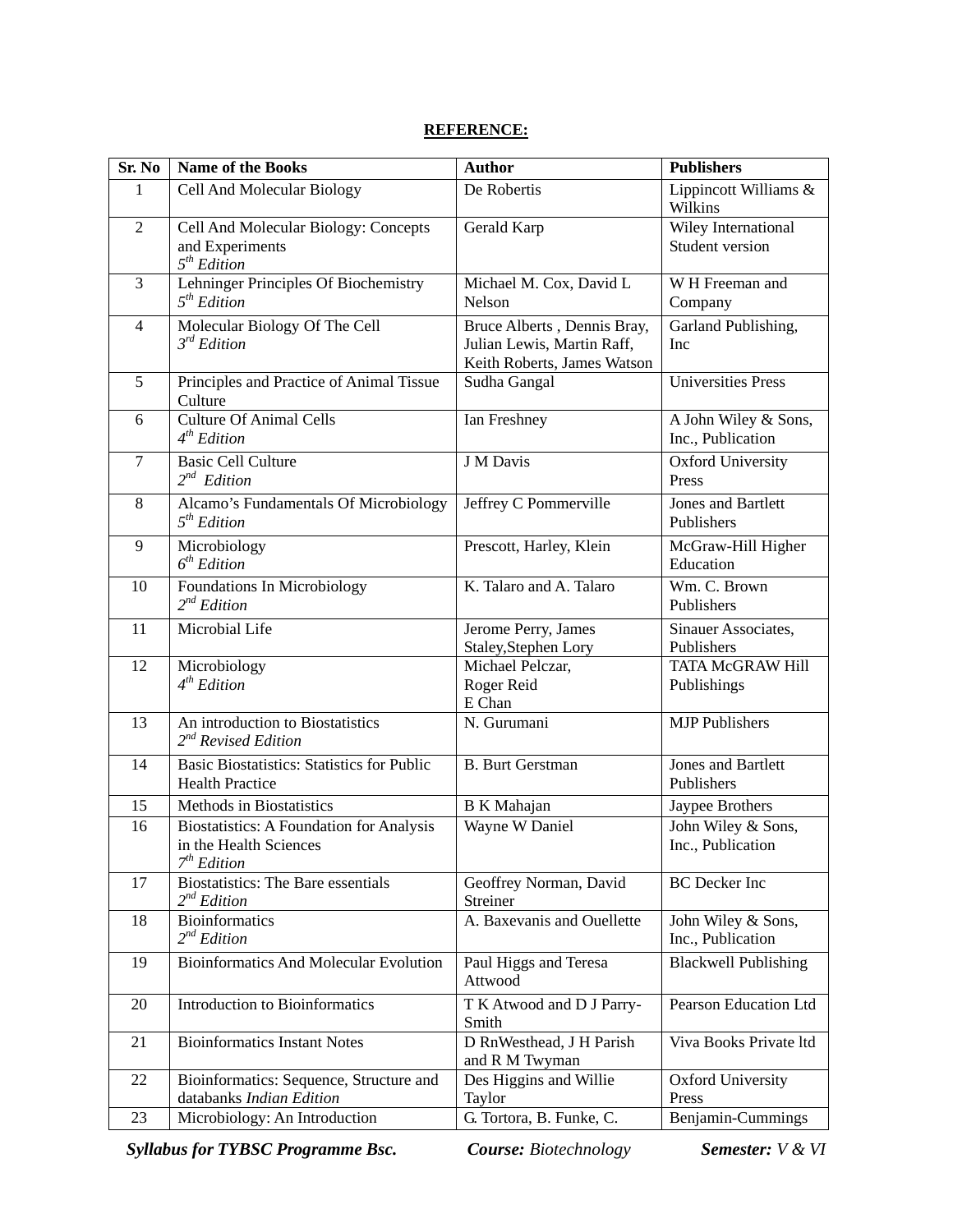### **REFERENCE:**

| Sr. No         | <b>Name of the Books</b>                                                                              | <b>Author</b>                                                  | <b>Publishers</b>                      |
|----------------|-------------------------------------------------------------------------------------------------------|----------------------------------------------------------------|----------------------------------------|
| 1              | Immunology<br>5 <sup>th</sup> Edition                                                                 | Janis Kuby, Richard<br>Goldsay, Thomas Kindt,                  | W H Freeman and<br>Company             |
|                |                                                                                                       | <b>Barbara Osborne</b>                                         |                                        |
| $\overline{2}$ | Immunology<br>6 <sup>th</sup> Edition                                                                 | Ivan Roitt, Jonathan<br>Brostoff, and david Male               | Mosby                                  |
| 3              | Immunology: An Introduction<br>4 <sup>th</sup> Edition                                                | Ian Tizard                                                     | Thomson                                |
| $\overline{4}$ | Immunology: Essential and<br>Fundamental<br>$2^{nd}$ Edition                                          | S Pathak and U Palan                                           | <b>Capital Publishing</b><br>Company   |
| 5              | An Introduction to Immunology                                                                         | C V Rao                                                        | NarosaPublishing House                 |
| 6              | Cellular and Molecular<br>Immunology<br>$5th$ Edition                                                 | Abul Abbas and Andrew<br>Lichtman                              | <b>Elsevier Saunders</b>               |
| $\overline{7}$ | Lehninger Principles Of<br>Biochemistry<br>5 <sup>th</sup> Edition                                    | Michael M. Cox, David<br>L Nelson                              | W H Freeman and<br>Company             |
| 8              | Biochemistry<br>$3rd$ Edition                                                                         | Voet Donald & Voet,<br>Judith                                  | John Wiley & Sons, Inc.                |
| 9              | <b>Biochemistry: The Chemical</b><br>Reactions of Living Cells. Volume-<br>I & II<br>$2^{nd}$ Edition | David E Metzler                                                | <b>Academic Press</b>                  |
| 10             | Principles of anatomy and<br>Physiology<br>Volume $1 & 2$<br>$12^{th}$ Edition                        | Gerard Tortora, Bryan<br>Derrickson                            | John Wiley & Sons, Inc.                |
| 11             | Langman's Medical Embryology<br>$9th$ Edition                                                         | T. W. Sadler.                                                  | Lippincott<br>Williams<br>&<br>Wilkins |
| 12             | <b>Essential Developemental Biology</b><br>$2^{nd}$ Edition 2006                                      | J. M. W. Slack                                                 | <b>Blackwell Publishing</b>            |
| 13             | Developemental Biology<br>$8th$ Edition 2006                                                          | Scott F. Gilbert                                               | Sinauer Associates, Inc.               |
| 14             | <b>Fundamentals of Biochemistry</b>                                                                   | J L Jain, Sunjay Jain,<br>Nitin Jain                           | S. Chand & Company Ltd                 |
| 15             | A biologists Guide to Principles<br>and Techniques of Practical<br>Biochemistry                       | William and Wilson                                             | <b>Edward Arnold Publishers</b><br>Ltd |
| 16             | Harper's Illustrated Biochemistry<br>$26^{th}$ Edition                                                | Rober Murray, Daryl<br>granner, Peter Mayes,<br>victor Rodwell | McGraw Hill                            |
| 17             | Bioinstrumentation                                                                                    | L Veerakumari                                                  | <b>MJP</b> Publishers                  |
| 18             | Practical Biochemistry: Principles<br>and Techniques<br>5 <sup>th</sup> Edition                       | Keith Wilson and John<br>Walker                                | Cambridge University<br>Press          |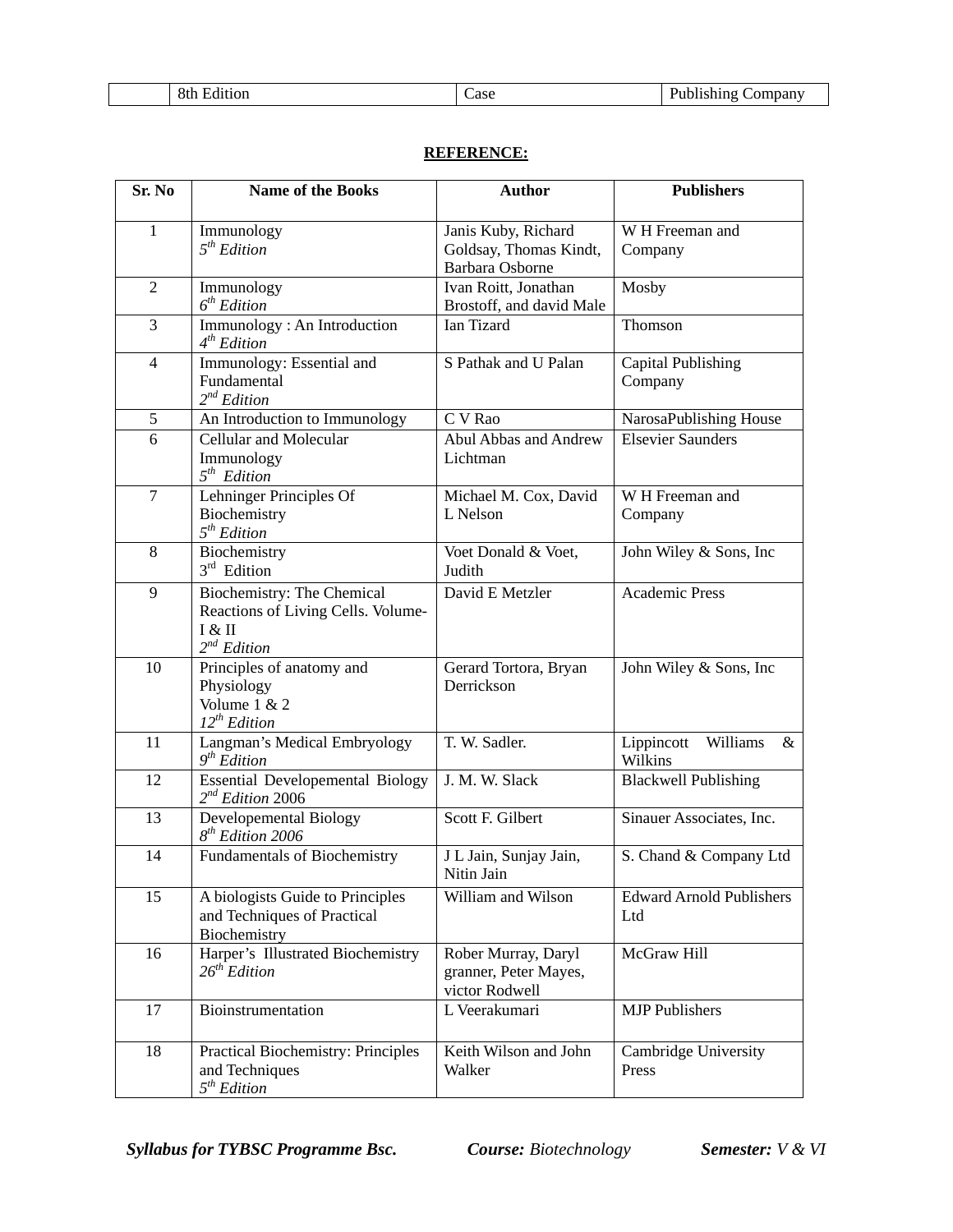| 19 | <b>Biophysical Biochemistry:</b><br>Principles and Techniques | Avinash Upadhyay,<br>Kakoli Upadhyay and<br>Nirmalendu Nath | Himalaya Publishing<br>House    |
|----|---------------------------------------------------------------|-------------------------------------------------------------|---------------------------------|
| 20 | Anthony's Anatomy & Physiology<br>$14^{th}$ Edition           | Gary Thibodeau and<br><b>Kevin Patton</b>                   | Mosby                           |
| 21 | IPR: Unleashing the Knowledge<br>Economy $(2003)$             | Prabuddha Ganguli                                           | Tata Mcgrow Hill<br>publication |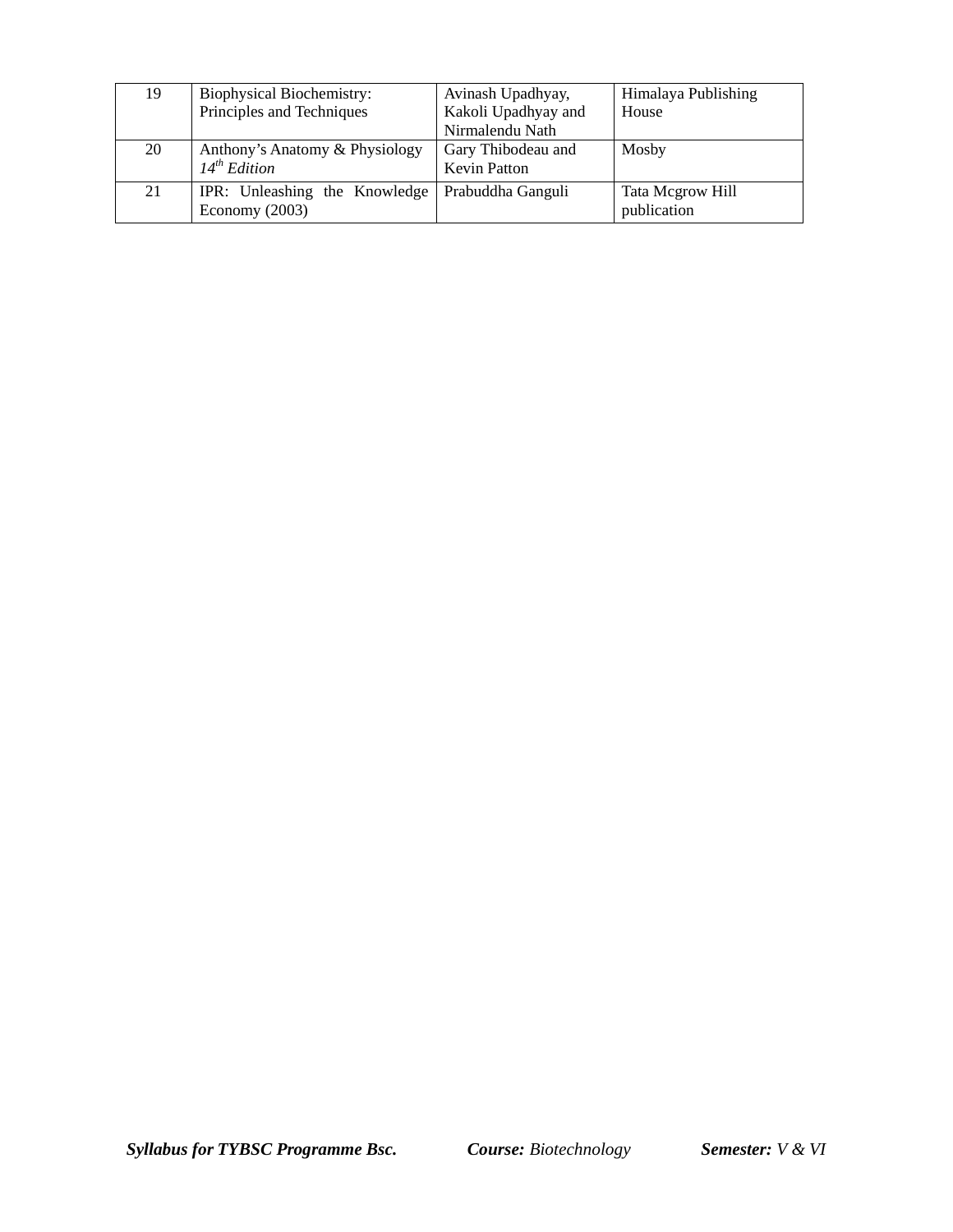#### **REFERENCES**

| Peter J Russell<br>Pearson<br>1<br>Education<br>$\mathfrak{2}$<br>Principles of Genetics<br>John Wiley &<br>Eldon Gardner,<br>$8^{th}$ Edition<br>Michael Simmons and<br>Sons, Inc<br>Peter Snustad<br>3<br><b>Microbial Genetics</b><br><b>Narosa</b><br>Stanly Maloy, John<br>$2^{nd}$ edition<br>Cronan and David<br>Publishing<br>Freifelder<br>House<br>Gene Transfer To Animal Cells<br><b>Bios Scientific</b><br>$\overline{4}$<br>R M Twyman<br>Publishers<br>Genetics<br>Prentice Hall of<br>5<br>Monroe Strickberger<br>$3^{rd}$ Edition<br>India<br>D Rickwood<br><b>IRL</b> Press<br>Gene Structure and Transcription<br>6<br><b>Bernard Glick and</b><br>$\tau$<br><b>ASM Press</b><br>Molecular Biotechnology: Principles and<br>Applications of Recombinant DNA<br><b>Jack Pasternak</b><br>Technology<br>$3^{rd}$ Edition<br>8<br>Gene IX<br>Jones and<br>Benjamin Lewin<br><b>Bartlett</b><br>Publishers<br><b>Basic Genetics</b><br>9<br>Daniel Harlt, David<br>Jones and<br>Freifelder and Leon<br><b>Bartlett</b><br>Publishers<br>Snyder<br>Mantell S H, Mathews<br>10<br>Principles of Plant Biotechnology: An<br><b>Blackwell</b><br>J A and Mc Kee.<br>Scientific<br>Introduction to Genetic Engineering Of<br>Plants<br>Publications.<br>Plant Biotechnology: The Genetic<br>11<br>Adrian Slater, Nigel<br>Oxford<br>Manipulation of Plant<br><b>Scott and Mark</b><br><b>University Press</b><br>Fowler<br>12<br>Blackwell<br>Principals Of Gene Manipulation<br>S B Primrose, r M<br>6 <sup>th</sup> Edition<br>Scientific<br>Twyman and R W Old<br>Publications<br>13<br>Gene Cloning & DNA Analysis<br>TA Brown<br>Blackwell<br>5 <sup>th</sup> Edition<br>Publishing<br><b>Bios Scientific</b><br>14<br>T A Brown<br>Genomes<br>$3^{rd}$ Edition<br>Publishers Ltd | Sr. No | <b>Name of the Books</b>   | <b>Author</b> | <b>Publishers</b> |
|--------------------------------------------------------------------------------------------------------------------------------------------------------------------------------------------------------------------------------------------------------------------------------------------------------------------------------------------------------------------------------------------------------------------------------------------------------------------------------------------------------------------------------------------------------------------------------------------------------------------------------------------------------------------------------------------------------------------------------------------------------------------------------------------------------------------------------------------------------------------------------------------------------------------------------------------------------------------------------------------------------------------------------------------------------------------------------------------------------------------------------------------------------------------------------------------------------------------------------------------------------------------------------------------------------------------------------------------------------------------------------------------------------------------------------------------------------------------------------------------------------------------------------------------------------------------------------------------------------------------------------------------------------------------------------------------------------------------------------------------------------------------------------------------------|--------|----------------------------|---------------|-------------------|
|                                                                                                                                                                                                                                                                                                                                                                                                                                                                                                                                                                                                                                                                                                                                                                                                                                                                                                                                                                                                                                                                                                                                                                                                                                                                                                                                                                                                                                                                                                                                                                                                                                                                                                                                                                                                  |        | <b>Essential iGenetics</b> |               |                   |
|                                                                                                                                                                                                                                                                                                                                                                                                                                                                                                                                                                                                                                                                                                                                                                                                                                                                                                                                                                                                                                                                                                                                                                                                                                                                                                                                                                                                                                                                                                                                                                                                                                                                                                                                                                                                  |        |                            |               |                   |
|                                                                                                                                                                                                                                                                                                                                                                                                                                                                                                                                                                                                                                                                                                                                                                                                                                                                                                                                                                                                                                                                                                                                                                                                                                                                                                                                                                                                                                                                                                                                                                                                                                                                                                                                                                                                  |        |                            |               |                   |
|                                                                                                                                                                                                                                                                                                                                                                                                                                                                                                                                                                                                                                                                                                                                                                                                                                                                                                                                                                                                                                                                                                                                                                                                                                                                                                                                                                                                                                                                                                                                                                                                                                                                                                                                                                                                  |        |                            |               |                   |
|                                                                                                                                                                                                                                                                                                                                                                                                                                                                                                                                                                                                                                                                                                                                                                                                                                                                                                                                                                                                                                                                                                                                                                                                                                                                                                                                                                                                                                                                                                                                                                                                                                                                                                                                                                                                  |        |                            |               |                   |
|                                                                                                                                                                                                                                                                                                                                                                                                                                                                                                                                                                                                                                                                                                                                                                                                                                                                                                                                                                                                                                                                                                                                                                                                                                                                                                                                                                                                                                                                                                                                                                                                                                                                                                                                                                                                  |        |                            |               |                   |
|                                                                                                                                                                                                                                                                                                                                                                                                                                                                                                                                                                                                                                                                                                                                                                                                                                                                                                                                                                                                                                                                                                                                                                                                                                                                                                                                                                                                                                                                                                                                                                                                                                                                                                                                                                                                  |        |                            |               |                   |
|                                                                                                                                                                                                                                                                                                                                                                                                                                                                                                                                                                                                                                                                                                                                                                                                                                                                                                                                                                                                                                                                                                                                                                                                                                                                                                                                                                                                                                                                                                                                                                                                                                                                                                                                                                                                  |        |                            |               |                   |
|                                                                                                                                                                                                                                                                                                                                                                                                                                                                                                                                                                                                                                                                                                                                                                                                                                                                                                                                                                                                                                                                                                                                                                                                                                                                                                                                                                                                                                                                                                                                                                                                                                                                                                                                                                                                  |        |                            |               |                   |
|                                                                                                                                                                                                                                                                                                                                                                                                                                                                                                                                                                                                                                                                                                                                                                                                                                                                                                                                                                                                                                                                                                                                                                                                                                                                                                                                                                                                                                                                                                                                                                                                                                                                                                                                                                                                  |        |                            |               |                   |
|                                                                                                                                                                                                                                                                                                                                                                                                                                                                                                                                                                                                                                                                                                                                                                                                                                                                                                                                                                                                                                                                                                                                                                                                                                                                                                                                                                                                                                                                                                                                                                                                                                                                                                                                                                                                  |        |                            |               |                   |
|                                                                                                                                                                                                                                                                                                                                                                                                                                                                                                                                                                                                                                                                                                                                                                                                                                                                                                                                                                                                                                                                                                                                                                                                                                                                                                                                                                                                                                                                                                                                                                                                                                                                                                                                                                                                  |        |                            |               |                   |
|                                                                                                                                                                                                                                                                                                                                                                                                                                                                                                                                                                                                                                                                                                                                                                                                                                                                                                                                                                                                                                                                                                                                                                                                                                                                                                                                                                                                                                                                                                                                                                                                                                                                                                                                                                                                  |        |                            |               |                   |
|                                                                                                                                                                                                                                                                                                                                                                                                                                                                                                                                                                                                                                                                                                                                                                                                                                                                                                                                                                                                                                                                                                                                                                                                                                                                                                                                                                                                                                                                                                                                                                                                                                                                                                                                                                                                  |        |                            |               |                   |
|                                                                                                                                                                                                                                                                                                                                                                                                                                                                                                                                                                                                                                                                                                                                                                                                                                                                                                                                                                                                                                                                                                                                                                                                                                                                                                                                                                                                                                                                                                                                                                                                                                                                                                                                                                                                  |        |                            |               |                   |
|                                                                                                                                                                                                                                                                                                                                                                                                                                                                                                                                                                                                                                                                                                                                                                                                                                                                                                                                                                                                                                                                                                                                                                                                                                                                                                                                                                                                                                                                                                                                                                                                                                                                                                                                                                                                  |        |                            |               |                   |
|                                                                                                                                                                                                                                                                                                                                                                                                                                                                                                                                                                                                                                                                                                                                                                                                                                                                                                                                                                                                                                                                                                                                                                                                                                                                                                                                                                                                                                                                                                                                                                                                                                                                                                                                                                                                  |        |                            |               |                   |
|                                                                                                                                                                                                                                                                                                                                                                                                                                                                                                                                                                                                                                                                                                                                                                                                                                                                                                                                                                                                                                                                                                                                                                                                                                                                                                                                                                                                                                                                                                                                                                                                                                                                                                                                                                                                  |        |                            |               |                   |
|                                                                                                                                                                                                                                                                                                                                                                                                                                                                                                                                                                                                                                                                                                                                                                                                                                                                                                                                                                                                                                                                                                                                                                                                                                                                                                                                                                                                                                                                                                                                                                                                                                                                                                                                                                                                  |        |                            |               |                   |
|                                                                                                                                                                                                                                                                                                                                                                                                                                                                                                                                                                                                                                                                                                                                                                                                                                                                                                                                                                                                                                                                                                                                                                                                                                                                                                                                                                                                                                                                                                                                                                                                                                                                                                                                                                                                  |        |                            |               |                   |
|                                                                                                                                                                                                                                                                                                                                                                                                                                                                                                                                                                                                                                                                                                                                                                                                                                                                                                                                                                                                                                                                                                                                                                                                                                                                                                                                                                                                                                                                                                                                                                                                                                                                                                                                                                                                  |        |                            |               |                   |
|                                                                                                                                                                                                                                                                                                                                                                                                                                                                                                                                                                                                                                                                                                                                                                                                                                                                                                                                                                                                                                                                                                                                                                                                                                                                                                                                                                                                                                                                                                                                                                                                                                                                                                                                                                                                  |        |                            |               |                   |
|                                                                                                                                                                                                                                                                                                                                                                                                                                                                                                                                                                                                                                                                                                                                                                                                                                                                                                                                                                                                                                                                                                                                                                                                                                                                                                                                                                                                                                                                                                                                                                                                                                                                                                                                                                                                  |        |                            |               |                   |
|                                                                                                                                                                                                                                                                                                                                                                                                                                                                                                                                                                                                                                                                                                                                                                                                                                                                                                                                                                                                                                                                                                                                                                                                                                                                                                                                                                                                                                                                                                                                                                                                                                                                                                                                                                                                  |        |                            |               |                   |
|                                                                                                                                                                                                                                                                                                                                                                                                                                                                                                                                                                                                                                                                                                                                                                                                                                                                                                                                                                                                                                                                                                                                                                                                                                                                                                                                                                                                                                                                                                                                                                                                                                                                                                                                                                                                  |        |                            |               |                   |
|                                                                                                                                                                                                                                                                                                                                                                                                                                                                                                                                                                                                                                                                                                                                                                                                                                                                                                                                                                                                                                                                                                                                                                                                                                                                                                                                                                                                                                                                                                                                                                                                                                                                                                                                                                                                  |        |                            |               |                   |
|                                                                                                                                                                                                                                                                                                                                                                                                                                                                                                                                                                                                                                                                                                                                                                                                                                                                                                                                                                                                                                                                                                                                                                                                                                                                                                                                                                                                                                                                                                                                                                                                                                                                                                                                                                                                  |        |                            |               |                   |
|                                                                                                                                                                                                                                                                                                                                                                                                                                                                                                                                                                                                                                                                                                                                                                                                                                                                                                                                                                                                                                                                                                                                                                                                                                                                                                                                                                                                                                                                                                                                                                                                                                                                                                                                                                                                  |        |                            |               |                   |
|                                                                                                                                                                                                                                                                                                                                                                                                                                                                                                                                                                                                                                                                                                                                                                                                                                                                                                                                                                                                                                                                                                                                                                                                                                                                                                                                                                                                                                                                                                                                                                                                                                                                                                                                                                                                  |        |                            |               |                   |
|                                                                                                                                                                                                                                                                                                                                                                                                                                                                                                                                                                                                                                                                                                                                                                                                                                                                                                                                                                                                                                                                                                                                                                                                                                                                                                                                                                                                                                                                                                                                                                                                                                                                                                                                                                                                  |        |                            |               |                   |
|                                                                                                                                                                                                                                                                                                                                                                                                                                                                                                                                                                                                                                                                                                                                                                                                                                                                                                                                                                                                                                                                                                                                                                                                                                                                                                                                                                                                                                                                                                                                                                                                                                                                                                                                                                                                  |        |                            |               |                   |
|                                                                                                                                                                                                                                                                                                                                                                                                                                                                                                                                                                                                                                                                                                                                                                                                                                                                                                                                                                                                                                                                                                                                                                                                                                                                                                                                                                                                                                                                                                                                                                                                                                                                                                                                                                                                  |        |                            |               |                   |
|                                                                                                                                                                                                                                                                                                                                                                                                                                                                                                                                                                                                                                                                                                                                                                                                                                                                                                                                                                                                                                                                                                                                                                                                                                                                                                                                                                                                                                                                                                                                                                                                                                                                                                                                                                                                  |        |                            |               |                   |
|                                                                                                                                                                                                                                                                                                                                                                                                                                                                                                                                                                                                                                                                                                                                                                                                                                                                                                                                                                                                                                                                                                                                                                                                                                                                                                                                                                                                                                                                                                                                                                                                                                                                                                                                                                                                  |        |                            |               |                   |
|                                                                                                                                                                                                                                                                                                                                                                                                                                                                                                                                                                                                                                                                                                                                                                                                                                                                                                                                                                                                                                                                                                                                                                                                                                                                                                                                                                                                                                                                                                                                                                                                                                                                                                                                                                                                  |        |                            |               |                   |
|                                                                                                                                                                                                                                                                                                                                                                                                                                                                                                                                                                                                                                                                                                                                                                                                                                                                                                                                                                                                                                                                                                                                                                                                                                                                                                                                                                                                                                                                                                                                                                                                                                                                                                                                                                                                  |        |                            |               |                   |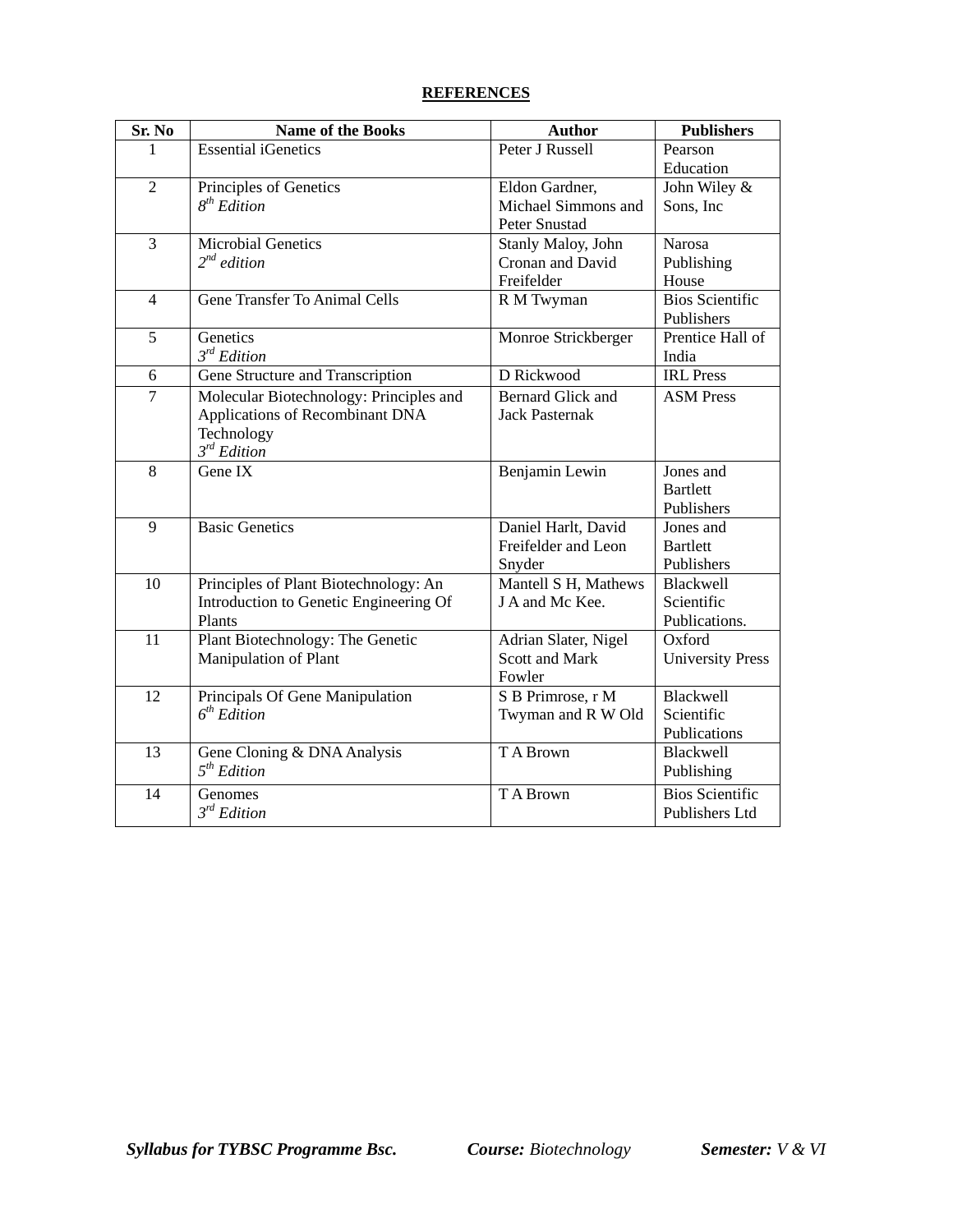#### **REFERENCE**

| Sr.<br>N <sub>0</sub> | <b>Name of the Books</b>                                                                                     | <b>Author</b>                                     | <b>Publishers</b>                                            |
|-----------------------|--------------------------------------------------------------------------------------------------------------|---------------------------------------------------|--------------------------------------------------------------|
| $\mathbf{1}$          | Biotechnology: Environmental Process I<br>Volume 11a                                                         | H J Rehm and G<br>Reed                            | Wiley - VCH                                                  |
| $\overline{2}$        | Plant Cell and Tissue Culture in Liquid<br>Systems                                                           | G Payne, V Bringi,<br>C Prince and M<br>Shuler    | <b>Hanser Publishers</b>                                     |
| $\overline{3}$        | Product Recovery in Bioprocess Technology                                                                    | Open Universiteit<br>and Thames<br>Polytechnic    | <b>Butterworth</b><br>Heinemann.                             |
| $\overline{4}$        | <b>Basic Biotechnology</b><br>$2^{nd}$ Edition                                                               | Colen Ratledge and<br><b>Bjorn Kristianse</b>     | Cambridge<br><b>University Press</b>                         |
| 5                     | <b>Experiments in Plant Tissue Culture</b><br>$2^{nd}$ Edition                                               | John Dodds and<br>Lorin Roberts                   | Cambridge<br><b>University Press</b>                         |
| 6                     | <b>Plant Biotechnology</b>                                                                                   | K G Ramavat                                       | S Chand & Company<br>Ltd                                     |
| $\overline{7}$        | Handbook of Plant Tissue CulturePlant Cell                                                                   | A F Mascarenhas                                   | Indian Council of<br><b>Agricultural Research</b>            |
| 8                     | Plan Cell Culture: The Basics from<br><b>Background to Bench</b>                                             | DE Evans, JOD<br>Coleman and A<br>Kearns          | <b>Bios Scientific</b><br>Publishers                         |
| 9                     | Plant Cell, Tissue and Organ Culture:<br><b>Fundamental Methods</b>                                          | O L Gamborg and G<br>C Phillips                   | Narosa Publishing<br>House                                   |
| 10                    | <b>Applied Dairy Microbiology</b><br>$2^{nd}$ Edition                                                        | Elmer H Marth and<br>James L. Steele              | Mercel Dekker Inc,<br>New York                               |
| 11                    | <b>Fundamentals of Food Microbiology</b><br>4 <sup>th</sup> Edition                                          | <b>Bibek Ray and Arun</b><br>Bhunia               | <b>CRC</b> Press                                             |
| 12                    | Biotechnology: A Textbook of Industrial<br>Microbiology<br>$2^{nd}$ Edition                                  | Wulf Crueger and<br>Anneliese Crueger             | Panima Publishing<br>Corporation                             |
| 13                    | Fermentation: A Practical Approach<br><b>Indian Edition</b>                                                  | <b>B</b> McNeil and L M<br>Harvey                 | <b>Oxford University</b><br>Press                            |
| 14                    | Molecular Biotechnology: Principles and<br>Applications of Recombinant DNA<br>Technology<br>$3^{rd}$ Edition | <b>Bernard Glick and</b><br><b>Jack Pasternak</b> | <b>ASM Press</b>                                             |
| 15                    | Pharmaceutical Microbiology<br>7 <sup>th</sup> Edition                                                       | Hugo Russell's                                    | Edited by Stephen P.<br>Denyer, Hodges and<br>Sean P. Gorman |
| 16                    | <b>Environmental Biotechnology</b><br>$2^{nd}$ Edition                                                       | Alan Scragg                                       | <b>Oxford University</b><br>Press                            |
| 17                    | Environmental Biotechnology- Basic<br>Concepts and Applications                                              | Indu Shekhar<br>Thakur                            | I. K. International<br>Pvt. Ltd.                             |
| 18                    | <b>Environmental Biotechnology</b>                                                                           | M. H. Fulekar                                     | Oxford & IBH<br>Publishing                                   |
| 19                    | Fermentation Microbiology & Biotechnology                                                                    | EL-Mansi & CFA<br><b>Bryce</b>                    | Taylor & Francis<br>USA.                                     |
| 20                    | <b>Bioprocess Engineering</b><br>$2^{nd}$ Edition                                                            | M. Shuler & F.<br>Kargi                           | Dorling Kindersley<br>Pvt. Ltd.                              |
| 21                    | Entrepreneurship & Business of<br>Biotechnology                                                              | S N Jogdand                                       | Himalaya publishing<br>house                                 |
| 22                    | Manual of Industrial Microbiology &<br>Biotechnology                                                         | Julian E Davies and<br>Arnold L Demain            | ASM press<br>Washington.                                     |

*Syllabus for TYBSC Programme Bsc. Course: Biotechnology Semester: V & VI*